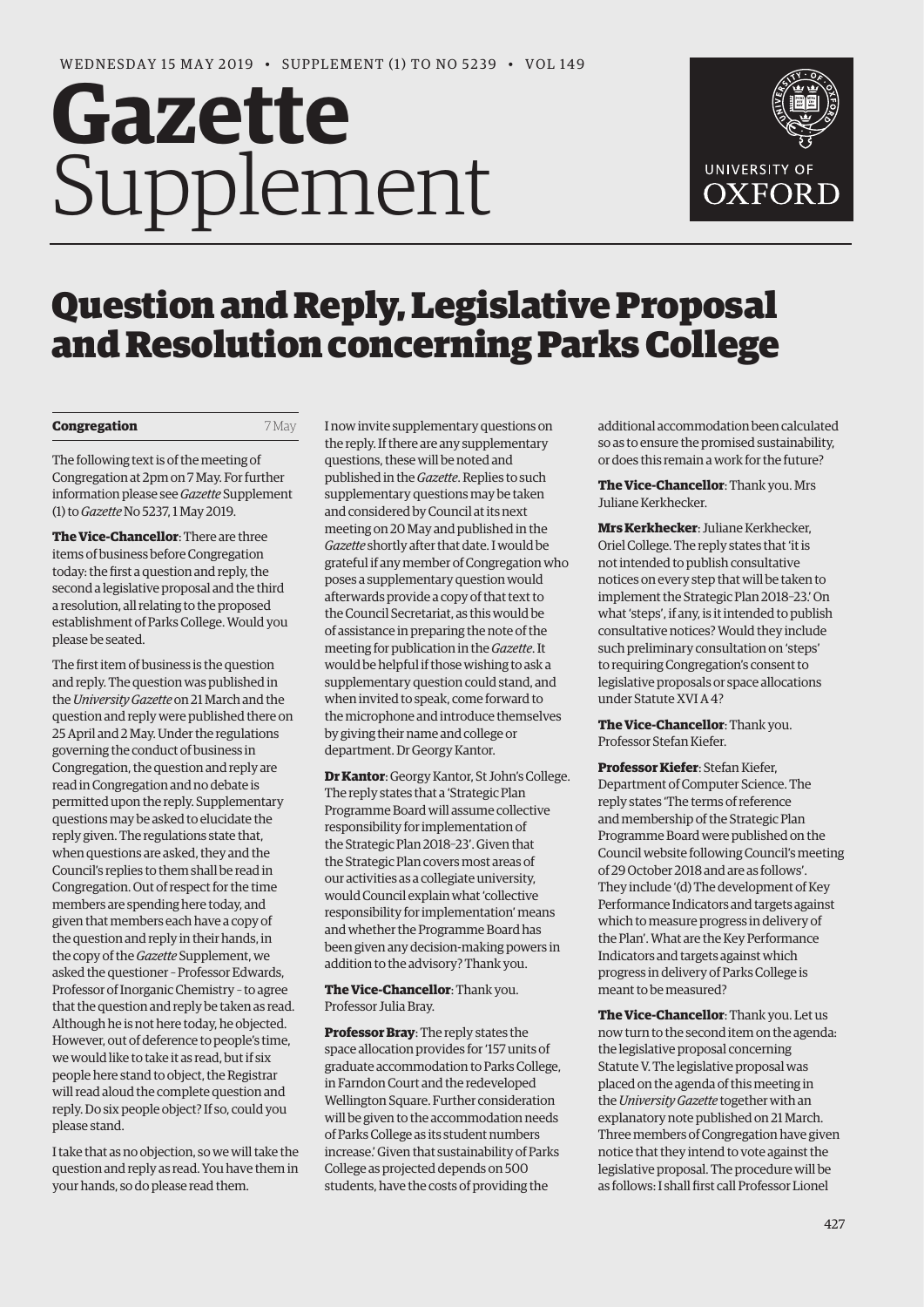Tarassenko to move the legislative proposal on behalf of Council, and Professor Matthew Freeman to second it. In the absence of Professor Edwards, I shall then call upon Professor Duncan Robertson to oppose the proposal, and Professor Alex Schekochihin to second the opposition. There will then be further speeches on the legislative proposal, as time permits. A number of speakers indicated by the deadline published in the *Gazette* that they would like to speak in the debate.

When called, please would speakers come forward and speak into the microphone, first giving their name and college or department. The anti-loquitor device will indicate a speaker's final minute with an amber light and then turn red at the end of that minute. Speakers are also asked to confine their remarks to themes relevant to the legislative proposal. In light of the volume of business on today's agenda and the number of speakers who indicated by the deadline published in the *Gazette* that they would like to speak in the debate, I do not anticipate taking questions or comments from the floor.

At the conclusion of the debate, the legislative proposal will be put to Congregation and a vote will take place by paper ballot. A member may not leave a completed voting paper with another member; only a member's personal voting paper will be accepted. Any member who cannot stay until I call the vote will not be able to vote.

I call on Professor Lioniel Tarassenko to move the proposal on behalf of Council, followed by Professor Matthew Freeman.

**Professor Tarassenko**: I am Professor Lionel Tarassenko, Head of the Engineering Science Department, Fellow of St John's College, Chair of the Programme Board for Parks College. Vice-Chancellor and colleagues, I have been a member of the Medical Sciences Divisional Board for the last ten years, and of the MPLS Divisional Board for the past five years. Every year without fail a board meeting debates why we cannot recruit more graduate students. In my department the cap on the annual intake of graduate students has recently been lifted from 73 to 90 for 120 academics, which means that colleagues are still not able to recruit one new graduate student each year. In the Nuffield Department of Clinical Neurosciences, with which I collaborate, the cap is 28 for 112 academics.

If we accept *–* and I am sure that we all do *–*  that belonging to a college is an intrinsic part of an Oxford education, then we have

to make more college places available for graduates to meet the demand, certainly in the MPLS, Medical Sciences and Social Sciences Divisions. Since 2008 *–* the last time there was a major initiative for graduate students with the merger of Green and Templeton Colleges *–* the number of applications for graduate study at the University has grown from 13,500 to nearly 30,000. Mixed colleges are understandably reluctant to add more graduate students so as not to upset the balance between graduates and undergraduates. Likewise, the existing graduate colleges and societies have limited capacity for expansion.

The establishment of at least one new graduate college or society is one of the education priorities in the University's fiveyear Strategic Plan, which was approved in this very place by Congregation on 30 October 2018. So a Programme Board was constituted in November to develop the plans for the new graduate society, ideally within or close to the Science Area. One of the first tasks was to explore how the setting up of this society could be integrated with the existing plans for the redevelopment of the Radcliffe Science Library. The discussions with the GLAM Pro-VC, Bodley's Librarian and Deputy Librarian were, from the very beginning, collaborative and harmonious. In parallel, the RSL Redevelopment Project Board continued to meet with the Deputy Librarian as its Chair. Rumours about these weekly meetings began to spread, and so we decided to make an announcement on the University website before Christmas.

In Hilary term the Programme Board created a Parks College website, which provided detailed information on the plans. We published two articles in the *Oxford Magazine* and held four Q&A forums. The plans were also scrutinised by University committees as well as the Conference of Colleges, its Graduate Committee and its Estates Bursar Committee. The Finance Committee recommended to Council the spending envelope of Parks College. The figures are presented in the *Gazette* of 25 April, so I will not go through them here. Suffice it to say that they include the previously agreed budget of £15.8 million for the redevelopment of the Radcliffe Science Library, including extensive work for the museum collections, and so the Parks College element of the overall budget is nowhere near the sum of £40 million quoted elsewhere.

Today there are more than 200 RSIVs and more than 400 Grade 9 or Grade 10 researchers, many with the title of Associate

Professor, in the University. Parks College will be proud to follow in the tradition of St Cross, Wolfson and Kellogg Colleges, set up to provide a college home for University researchers and teachers. As with other graduate colleges, college activities will be organised around a number of research clusters. We have announced our three initial clusters, chosen for their wide reach across the four divisions, but both the numbers and topics for these clusters will naturally evolve over time. One distinctive feature of Parks College will be that the research seminars, workshops and reading groups will be organised and led by at least two fellows from different disciplines.

A new graduate society cannot be born perfectly formed, but there has been a lot of input from colleagues in the University during the gestation period. Nearly 400 signed up for the Q&A forums and 90 for the focus group discussions. Parks College answers an acute need for new graduate students expressed by three out of four divisions. It will provide a college home for academic researchers with no college affiliation and form a community in which postdocs will be welcome and given a clear role. As well as being multidisciplinary, the ethos will be collaborative, as has already been demonstrated in the way that we have worked with the libraries and museums. I urge you to support the legislative proposal to establish Parks College. Thank you.

**The Vice-Chancellor**: Thank you. I call upon Professor Matthew Freeman to second it.

**Professor Freeman**: I am Matthew Freeman, Head of the Dunn School of Pathology and Fellow of Lincoln. I am also a Congregation-elected member of Council. Vice-Chancellor, colleagues, I speak as someone who honestly has been critical of some earlier aspects of the Parks College plan and the way it has been handled. By thus putting my head above the parapet I broke one of the cardinal rules of a quiet life and I found myself put onto the Parks College Programme Board. Since then, I have been impressed by the extent to which the core Parks College team have shown themselves to be flexible and responsive to concerns, and, while I continue to believe that the process could have been handled better, I am now a supporter.

As head of a research-intensive department in the Medical Sciences Division, I get to see the reality of accepting too few graduate research students. Our faculty, particularly the younger ones, struggle to get the students they need to build their own success. Our research effort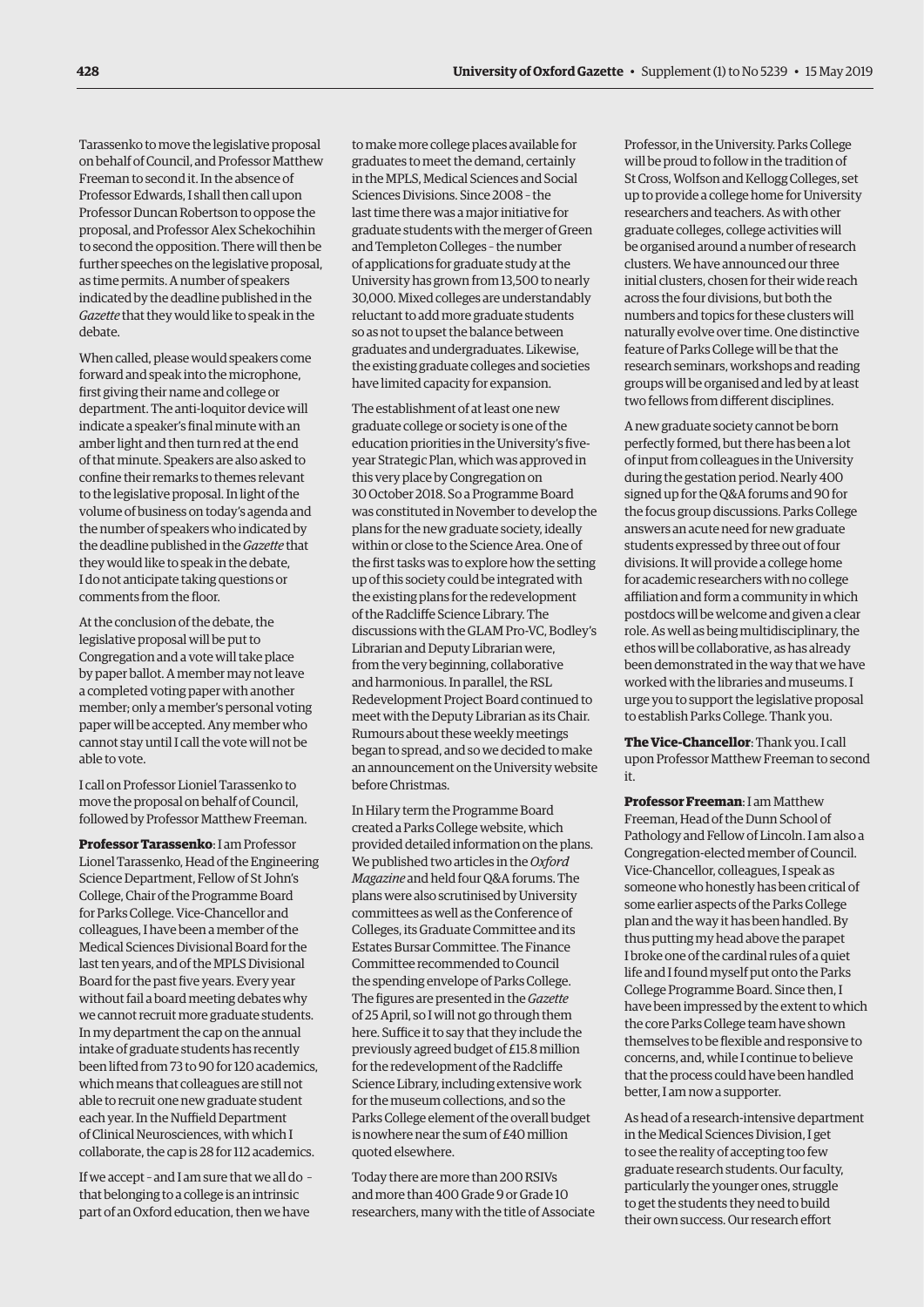is compromised. Of course, it would in principle be possible to expand student numbers without establishing a new college, but it would be a sad day when students arrived in Oxford with no college association. The alternative of growing existing colleges would risk harming what makes colleges collegiate; they are not infinitely expandable. There is also an issue of the many postdoctoral fellows *–* future academic leaders *–* who do not have the opportunity to experience the collegiate University, the thing that makes Oxford special. In the Dunn School, for example, we have over 100 postdocs with no college association. And it is not just postdocs: as is fairly typical for the Medical Sciences departments, more than half of our group leaders at the Dunn School do not have official University positions that come with college affiliations. Some are RSIV research professors; the rest *–* disproportionately young, disproportionately female *–* are on externally funded and very elite independent career fellowships. These are full-time academic leaders at Oxford University who may never have the chance to contribute to college life nor receive the benefits.

My sense is that the most substantial underlying concern about Parks College is growth: that phrase, slightly cryptic to newcomers, 'size and shape'. Although legitimate, this does need to be balanced against the risk that we lose our edge, that in a rapidly changing global environment we fail to stay at the top. My own conclusion is that controlled and well-managed expansion *–* including, crucially, housing provision *–* is necessary and desirable. I note that Congregation also supported this goal as part of the University's Strategic Plan last year. Will Parks College offer the same experience as other graduate colleges and societies? Probably not. But surely that is not intrinsically a bad thing. The experience of students and faculty in different colleges is already very diverse. Christ Church or Kellogg, Linacre or Lincoln, they all provide significantly different experiences. But few, I think, would argue this is a weakness. The collegiate University is greater than the sum of the parts. Diversity of experience promotes diversity of intake, and different people will seek different niches.

In my role as Congregation's Representative, I am pleased to report the importance being placed by both Council and the Programme Board on ensuring the overall quality of the student experience. And importantly, the Student Union is involved with this consultation and planning. None of us can predict how Parks College will develop

over the next decades and centuries if we give it the go-ahead today, but as a natural scientist I think the concept of evolution is fundamental. Selection is powerful in institutions as well as in nature. If there are aspects that do not work well, they will be modified. If there are innovations that improve the student or faculty experience, they are likely to spread. Throughout history that has applied to the rather narrow religious institutions from which our broad, free-thinking collegiate University has evolved. Parks College is part of a long and honourable tradition of educational research innovation that started here in the 13th century, and which has been extended and enhanced in every century since. In conclusion, whilst of course critically challenging and assessing these plans, we should be bold and seize the opportunity, not shy away from progress and innovation.

**The Vice-Chancellor**: Thank you. I call upon Professor Duncan Robertson to oppose the proposal.

**Professor Robertson**: Duncan Robertson, St Catherine's College. Vice-Chancellor, members of Congregation, I look around this room and see privilege. Every one of us here in the Sheldonian Theatre is privileged. Every member of Congregation reading the *Gazette* is privileged. We are privileged not by our past, but by our present. We all have the power to share in the democratic self-governance of the institution of the collegiate University of Oxford. But democratic self-governance is hard. It is time-consuming and troublesome and most easily left to specialists *–* specialists with a track record of delivering strategic plans at high speed. The Vice-Chancellor warned us of the dangers of high speed in her 2017 oration: 'Over 2,000 years ago, Tacitus pointed out that "truth is confirmed by inspection and delay, falsehood by haste and uncertainty".' It is tempting to react quickly to short-term opportunities in order to gain transient rewards, but this is *–* as my strategic management colleagues will confirm *–* often at the expense of more attractive opportunities foregone.

We must at the very least be able to give *ad hoc* proposals the service of being fully inspected. The proposal to establish a new society *–* or is it a college? *–* is a significant one, particularly when it is to have its own distinctive culture, as was the case with Templeton College before it. The reason that an education priority within the Strategic Plan has abruptly become a press release announcing Parks College without the knowledge of Congregation is that such proposals are now increasingly made

without such scrutiny. While the Strategic Plan was put to Congregation for approval, the implementation plan referred to within the Strategic Plan was not. This plan within a plan is administered by programme boards whose agenda and minutes are secret. In short, Congregation does not know what is going on, and its ability to give informed consent is subverted.

One of the strengths of Oxford that sets it apart from its competitors is its self-governance. This has allowed the University to evolve and adapt to a changing environment, and mercifully not be suffocated by the latest management fads and fashions. It is bewildering that senior managers do not appear to recognise the capabilities available to them within Congregation, preferring to operate in a more comfortable 'command and control' top–down fashion. If strategy is imposed, we as a University lose the ability to adapt and to take advantage of opportunities that may emerge *–* opportunities that may not be visible from the boardroom, but are visible from the diversity of perspectives that each one of us holds as a unique member of Congregation. The combined organisational capabilities of Congregation *–* all members of Congregation, experts in their own field, whatever they may be *–* are truly aweinspiring. It is not easy to find consensus, but that does not mean this University should give up and follow the lowest common denominator of managerial hubris.

Congregation must be allowed to review and guide the legislative proposal to create Parks College prior to giving its approval. The Strategic Plan spoke of creating a new college by 2023, not a new society in 2019. The Nolan Committee on Standards in Public Life was established 25 years ago. The principles of openness and accountability which it set out are as relevant now as they have ever been. I urge you to vote against the legislative proposal while we still have the right to exercise that privilege.

**The Vice-Chancellor**: Thank you. Professor Alex Schekochihin.

**Professor Schekochihin**: Alex Schekochihin, Professor of Theoretical Physics, Merton College and Department of Physics. Vice-Chancellor, Proctors, students, Congregation, I second the motion to oppose the legislative proposal. I do not believe we have a choice today. In different circumstances and in a different time frame, we might have discussed whether there is a case for establishing a new college, or what kind of new college there is a case for establishing. We might have discussed whether there is a case for establishing it in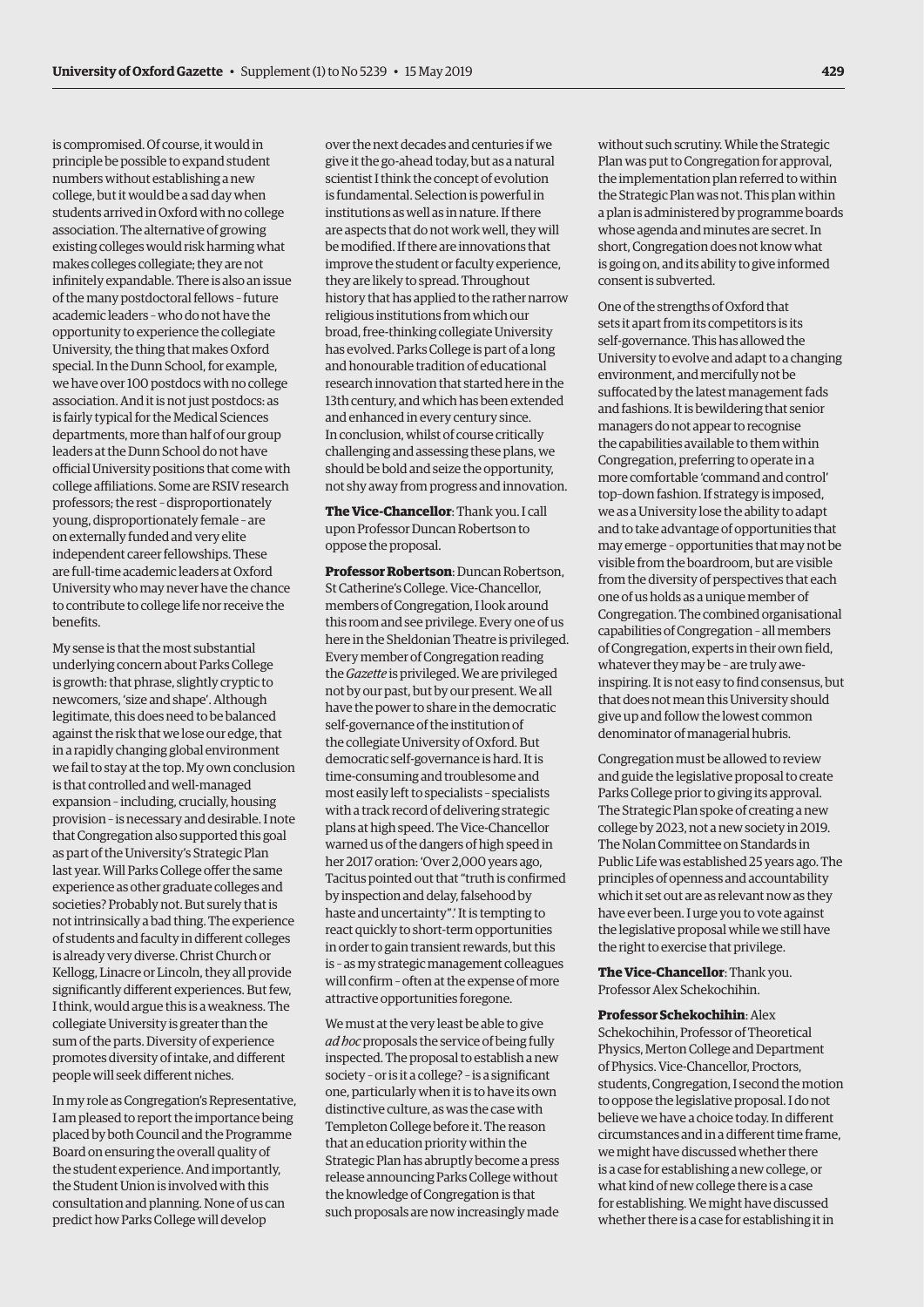this reduced society format, with limited self-governance, no independent resources and the relatively narrow ambition in its subject spread *–* and the distinctly inferior offer, as far as Oxford's collegiate experience is concerned, to its future graduate students. We might have discussed whether, having been told last year *–* and be in no doubt, about to be told again *–* that the University cannot afford its staff pensions. Having been told for ten years that the University cannot afford to maintain its staff's pay in line with the rising of cost of living, we should not be relaxed about the University telling us that it can easily afford to spend £40 million here and now on this initiative. We might have discussed whether there is an intellectual, or indeed business case for expansion in graduate numbers. To quote Pro-VC David Prout from his now famous email to the VC on this very subject: it is 'a bit late for that' *–* it is indeed a bit late for that.

All these substantive points are unfortunately rather moot today in the face of the constitutional shambles that this process has been so far. In another one of those extraordinary emails obtained by Gill Evans, via her forensic freedomof-information requests detailed in last week's *Oxford Magazine*, the VC says that she 'wouldn't feel too strongly about the absence of a reference to Congregation', as she is about to announce the intention to establish Parks College as a *fait accompli* to the press. It seems that she didn't feel too strongly about letting Council know either. She might have been right about that, as Council does not appear to have minded. It was happy to approve allocating the said £40 million when belatedly asked, and to put it all to Congregation today without, it seems, being unduly worried about sorting out the details *–* the rather weighty details, procedural and substantive, that have been or will be raised in other speeches today. Was she right about Congregation too? Make no mistake: we are supposed to rubber-stamp this today.

So Congregation, in our role as guardians of this University's welfare and reputation, as well as of its centuries-old proud tradition of academic governance, are we relaxed about giving up our duty to scrutinise and deliberate? But perhaps even this point is in fact moot. I urge you to parse those freedom of information disclosures, the sloppiness of it all, the inattention to detail, the 'we will figure it out as we go along' attitude. The depressing takeaway from all this is not just that we are run by specialist managers who are trying to rush through a major initiative and show little respect for academic self-governance, but that we are

run by these specialist managers in such an extraordinarily amateurish way, vividly, if trivially, exemplified by them being oblivious that off-hand emails they write to each other are always one freedom-ofinformation request away from becoming public. Does this matter? Do we hand them a blank cheque now and trust them to sort out the details later? Does the level of competence displayed so far fill us with optimism that this will be done well, or do we stop this train in its tracks, reset the process and ask for it all to be done properly this time? Congregation, I do not believe we have a choice today. Thank you.

**The Vice-Chancellor**: Thank you. The debate on the legislative proposal is now open to the house. I call on Professor E J Milner-Gulland.

**Professor Milner-Gulland**: E J Milner-Gulland, Tasso Leventis Professor of Biodiversity in the Zoology Department and Merton College, member of the Parks College Programme Board. Vice-Chancellor and colleagues, last week MPs passed a motion to declare a climate emergency, while their Committee on Climate Change recommended that this country should achieve net-zero emissions by 2050, recognising that achieving this would be a huge societal and technical challenge. Next year global leaders will sign up to a global deal for nature and people, which is likely to have grand ambitions to restore nature while meeting the sustainable development goals, and will require major changes in how we live our lives. Environmental issues are close to my heart, but they are just one example of the huge societal challenges for which this University is providing world-leading cutting-edge research. There are many others. These types of wicked problem require input across disciplines across the University, from Humanities, Social, Physical and Life and Medical Sciences. They also require us to engage with the external world, with innovators, entrepreneurs, media and the creative arts, as well as with policymakers and the general public.

When I first saw the vision for Parks College I was hugely excited about its ambition to provide the fertile ground that would support this University's students and researchers to contribute to addressing global challenges, such as climate change. Much of the focus of the discussions of Parks College is in its important role in enabling us to expand our graduate provision within a broad set of research clusters. But, just as importantly, it will provide a college home for postdocs and research fellows, whose

energy and creativity is a huge contributor to our University's research excellence. We will also welcome into the University, through the college, people who are traditionally excluded from the collegiate system, such as course directors, research co-ordinators and collaborators from industry, government and NGOs, both locally and internationally.

This vision for Parks College has two really important elements for me. The first is the opportunity to link research directly with practice. For example, we have the research excellence in this University that would enable us to set and report against bold environmental targets, and Parks College can take the lead in demonstrating how an institution can do this. I hope that Parks College can pledge to reach net-zero emissions within a few years of opening. More than that, I would like it to commit to no net loss or net gain for all our environmental impacts, for example by working with other colleges and parts of the University to source food as sustainably as possible. We need to start flipping our defaults. For example, Parks College could serve food that is default vegetarian and vegan, with meat as the alternative. It won't be easy, but how can we expect others to implement our own researchers' recommendations if we can't do it ourselves? The second element is that Parks College has the opportunity for thinking innovatively about how to support the University to change its composition so that it is more reflective of society at large. If in our research we aim to bridge the gap between addressing big global issues and issues which matter to the people in our own backyard, then we need to ensure that the college membership is similarly diverse at all levels. That means we need to make everyone feel welcome, regardless of their social, cultural, religious and geographical backgrounds, their gender, personal and family circumstances. We need to open up our physical spaces and our intellectual life to the city and to the county. Our intimate physical association with the Bodleian, museums and public engagement will be a huge asset here. We need to work actively to find funding, so that people from less privileged backgrounds can join the University and contribute to our world-leading research, whether they be from Oxford or Ouagadougou. This vision will need a transparent, open and non-hierarchical governance structure and a positive can-do attitude. We have great role models to draw on already from across the collegiate University. Parks College's research themes, governance structures and physical spaces will not be for everyone,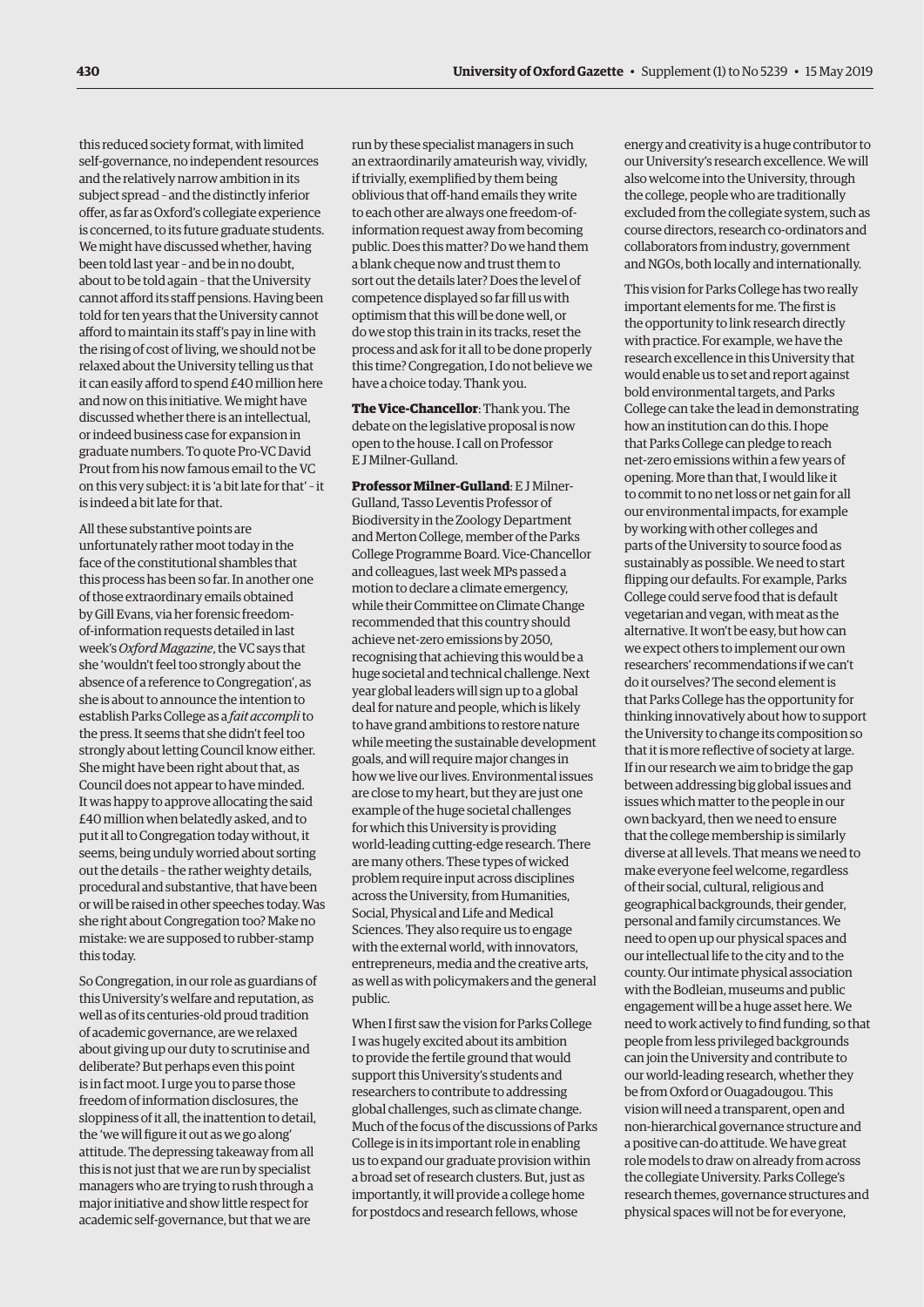but in the rich diversity of this University's ecosystem there is surely a niche for a college like this, and one that I would be hugely proud to be part of. Thank you.

#### **The Vice-Chancellor**: Thank you. Dr Georgy Kantor.

**Dr Kantor**: Georgy Kantor, St John's College. Vice-Chancellor, Proctors, members of Congregation, the legislation put in front of us today can be summarised very simply: Parks College means Parks College. This leaves us little scope for amendment or further input of any meaningful kind once we approve it; and no, 'sent in proposals via the project website' is not quite the same. Many of us meant to vote for an amendment today that asked Congregation to hold a separate vote on the new society's readiness to start, but it was disallowed on procedural grounds and it proved impossible to come with an alternative form of words in the short time frame available for that. This raises significant questions for another day, about a relegation of substantive rules for new societies from statutes to regulations, in the framing of which Congregation appears to have no direct say.

For today, however, the impossibility to amend leaves us with little choice beyond returning the proposals to the drawing board and asking for the proper consultation process to be conducted first. Too much remains opaque or problematic at this stage to give the new society full go-ahead just yet. Questions about the current proposals are twofold. First, as the senior tutor of Oriel is going to address in her speech, are they good enough for academics and graduates in the planned research clusters? I will focus on the second aspect myself. Can we be satisfied that our existing provision is not compromised and that all the knock-on effects have been properly considered? I fear that it is, at best, too early to be assured of that. I am sorry that Council didn't fulfil its obligation to publish a notice where proposals may lead to loss of existing services, but even Council's own explanatory notice makes it abundantly clear that a considerable degree of uncertainty remains in this respect.

It is only two months from now, on 15 July, that Council expects to know whether students can really be admitted to the new society from 2020. A replacement building for our Chemistry colleagues is yet to be found. The space-sharing agreement between Parks College and the Bodleian Libraries is yet to be agreed with the curators, and it seems perverse to give it a final stamp of Congregation's approval in advance of that, particularly in the light

of warnings from the RSL librarians in last week's *Oxford Magazine*. As we now know from a freedom-of-information request published in the same magazine, some of the new graduate accommodation to be allocated hasn't yet received planning permission. As for how the 200 graduates a year to be admitted in 2023 and subsequent years are to be housed in 157 flats, and how much of the already existing graduate accommodation will need to be requisitioned for these needs, we haven't so far got a clue. Perhaps even more importantly, since the college contribution scheme is rightly meant to include any University societies, we need to have a clear explanation of how will the colleges and societies currently eligible to fund under the scheme be affected, particularly if they are going to lose University accommodation for their own graduates to Parks College, which looks eminently plausible at the moment.

The question is given a particular edge, as we were led to believe the funds for the new Access and Participation Plan *–* another crucial part of the University Strategy *–* are coming from the same source. A meeting of Congregation I hope to come soon is one in which, after the proper process of consultation, a set of proposals fully answering these concerns is presented to us, and in which our colleagues in the Department of Chemistry and in the Radcliffe Science Library feel able to support these proposals. And if that will require changes, then so be it. This is much too important, both for the new society and for the University at large, to be done on the back of an envelope. In the meanwhile, members of Congregation, we need to retain our powers of oversight. No one will exercise them for us. There is much wisdom and experience spread across the collegiate University. They should be allowed to have their proper say through channels carefully set up for that in our statutes. I will vote against the legislative proposal today.

**The Vice-Chancellor**: Professor Christiaan Monden.

**Professor Monden**: Vice-Chancellor, Proctors, dear colleagues, I am Christiaan Monden, Nuffield Fellow and Head of the Sociology Department. Our college system is unique; it gives unique challenges and unique opportunities. From my perspective in the Social Sciences, I believe Parks College gives us exciting and muchneeded opportunities. Places for graduate students, meaningful college affiliation for young faculty, and a natural home for interdisciplinary research shaped for impact and public engagement. The case for extra

places has been made in our Strategic Plan, but let me add why I think it is important. The way we do Social Sciences evolves; not everybody changes, not everybody has to change, but increasingly we work in larger and more diverse teams. In these groups, research students and early-career researchers play a vital role, especially when the research goes beyond the borders of one single discipline. Increasingly, we need to bring in people with different disciplinary backgrounds and mixed disciplinary backgrounds. It has been difficult to find enough college places for them. Parks College can be a home for these people.

The research portfolio of the Social Sciences has grown enormously over the last decade. When I joined my department ten years ago there were just a few postdocs; now they are the largest group in my department. But not all of them have found meaningful college affiliation, and this is true much more so outside my department and other divisions. With Parks College, more postdocs and more young faculty can really benefit intellectually from this college system. Now if Parks College was only about adding extra places, I would still support it, but I'm not sure I would be speaking here. Parks College is and has to be about more than just adding extra places. It has to be about cross- or multi- or interdisciplinary research, including input from the Social Sciences. Whether it is the impact of artificial intelligence or climate change, the great challenges of the 21st century need this type of research. We have to learn from each other, work with each other. A sociologist with a computer scientist, a geochemist with an economist, a demographer with a geneticist. Such cross-disciplinary scholarship requires actual spaces and intellectual spaces, and Parks College can provide just that.

A new college also means shaping a new culture. The problem-driven nature of scholarship at Parks College provides a real opportunity to ingrain impact and public engagement into the ethos of the college from the start. Let me end with a practical example of the demand. We have just received a £10 million grant from the Leverhulme Trust to establish an interdisciplinary centre on demographic science. Led by Professor Melinda Mills, this will span sociology, demography, economics, history, philosophy, statistics, informatics, molecular genetics and biology. The grant provides for new graduate scholarships. The grant provides for new early-career positions. But can we attract the best? Can we place them? Can we offer them college affiliation that helps them thrive?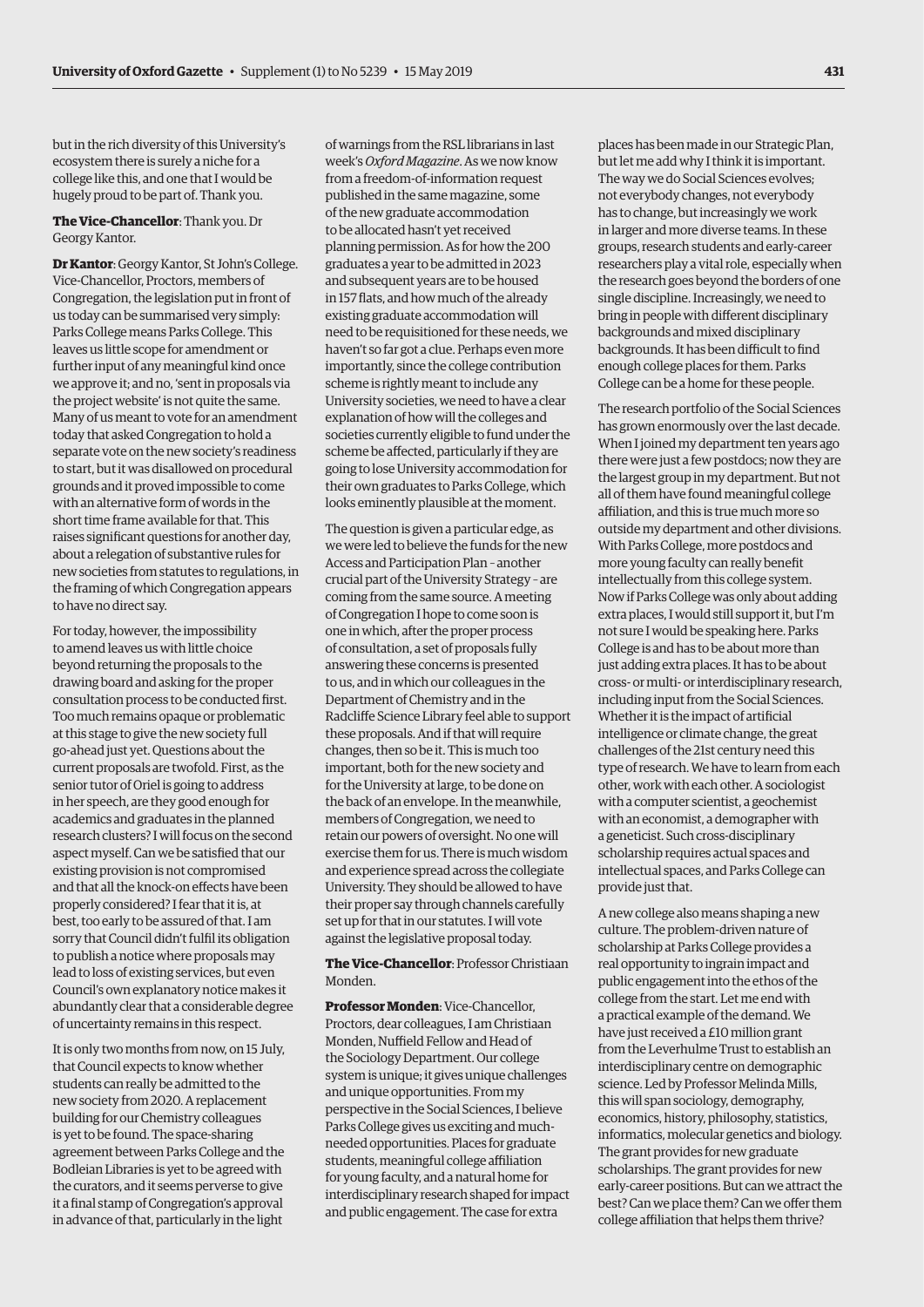This is just one of many examples across the University of how Parks College brings much-needed opportunities to students and early-career faculty. Let us seize these opportunities. I urge you to support the legislative proposal.

**The Vice-Chancellor**: Thank you. Mrs Juliane Kerkhecker.

**Mrs Kerkhecker**: Juliane Kerkhecker, Oriel College and the Faculty of Classics. Vice-Chancellor, Proctors, members of Congregation and student representatives. Notes of the meeting of the Executive Project Board for Parks College held on 12 December 2018 state, and I quote: 'It was noted there would be issues if the experience for students at the outset is not what is expected. A parallel was drawn with overseas students who do not specify a college and are allocated to one, and then find out after they arrive that the offerings to students differ from college to college.' There is little sign so far that this problem has been fully addressed. Members of Congregation, the rules of entitlement to college association have been a fundamental part of our institutional set-up since they were introduced in 1963. And the aim of guaranteeing college association to colleagues and students in new disciplines is one we can all agree with. But it will not be enough to declare them members of a new society. It falls on us, as members of existing colleges, to guarantee that both the students and academics at a new foundation get a proper deal, and it is far from clear that this will be the case with Parks College.

Even on the optimistic scenario presented to us in the explanatory note, provided that suitable alternative premises can be found for the Chemistry Doctoral Training Centre in time, and provided there will be no delays in the planning permissions of building works, students will not have a hall of their own for the first two years, nor any facilities we would normally associate with an Oxford college experience. And one may legitimately ask whether we should hurry to admit students before the buildings are ready. But problems extend beyond this initial period. Even in its full state, the new foundation will have no on-site accommodation, no uninterrupted use of the meeting and seminar rooms, no personal working space for fellows in college, and no library of its own. One could argue that sharing a space with the Radcliffe Science Library could solve this last problem, but will it have space for the 500 extra students who might want to study there? If that is what we now call a University society, should the Manor Road Building for Social

Sciences or the projected Humanities building in the Radcliffe Observatory Quarter be made University societies as well? At least there people have work spaces, meeting rooms and some library provision, and therefore actually spend time there together. Would that be true of the proposed Parks College? In the absence of much practical need to come to Parks College, with both research and accommodation situated elsewhere, neither students nor fellows may feel part of the same community. And I take it that is the main reason why we have colleges and societies, as my quote from the beginning shows.

The flysheet in support of the legislative proposal rightly refers to successful examples of new University societies, some of them later becoming colleges. We need to recall, however, that these successful projects were given a much greater level of scrutiny and more detailed planning than the current proposals. Indeed, what is now regulations to be approved by Council was then part of the Queen-in-Council Statutes. And not every project passed muster: the proposals to create Southgate College were rejected by Congregation on 7 May 1972. One of the speakers for the opposition quoted a 'tightly controlled, much limited and emasculated new society, so unlike a real college'.

Members of Congregation, in creating a new society we need to avoid what our predecessors rightly warned about. We owe that much to our colleagues and students in the fields proposed for Parks College. The reform of Statute XII has recently provided us all with a model of good governance, with carefully planned stages of consultation, allowing us to reach a consensual decision. The decisions on Parks College are no less important and they need more thought. We should not approve them yet. I urge you to oppose the legislative proposal today.

**The Vice-Chancellor**: Professor Katherine Blundell.

**Professor Blundell**: Katherine Blundell, Department of Physics, St John's College. Vice-Chancellor and Congregation, I should like to make the case that the number of research students needs to be increased. The undergraduate experience is when students learn how to learn for themselves. But what they learn as research students goes way beyond. They are our apprentices; they work closely with us; they grow intellectually in new ways. They become able to hold lots of ideas in their minds at the same time, not just one. They learn details matter; they learn to figure out creative approaches to problems. Given this, I can't be alone

in wondering whether more such highly trained DPhils could be a greater asset to the wider world. Indeed, you might think that having not just PPE and Geography graduates in the Cabinet could be an asset at times of national debate, where clarity of thinking is needed. I couldn't possibly comment.

More concretely, Oxford doctoral students are highly sought after by industry, and thus enrich UK Plc. Nearly half of my own former research students are now overseas doing wonderful things, in no small part due to their training here. I am sure many of you here could quote similar statistics for your own students. Aside from the benefit to the wider world, increasing the number of DPhil students would alleviate pressing problems in research groups where continuity of techniques needs to be preserved. What we do is hard, and cannot be picked up by a novice overnight. Appropriately sized teams are needed to compete with Stanford, MIT and Caltech. I don't mean this merely in terms of faculty retention issues because of having too few students relative to others; I mean that the challenges are large and require multiple focused minds to advance expeditiously. Too few research students means we are throttled back. Earlier this year, I again served on a selection panel for the recruitment of aspiring doctoral students. Again, I saw the same story of way more talented applicants than we had places for. Again, I saw way more faculty wanting DPhil students than we could take. We are nowhere near being able to place one new research student for each faculty member per year. New funding for students can be found, but our numbers are tightly fixed by college caps. I note that in Lord Stern's independent review of REF, he stipulated that the numbers of PhD students per academic was a key metric to be used in both the unit-level and the institution-level environment statements.

I therefore believe as a University we have four credible options. First, do nothing; this would perpetuate the current situation in which we are not allowing many research groups to grow above a subcritical size and reach their full scientific potential. This would be a pity. Second, we could break the link between research degrees and colleges so that research students would no longer need to be a member of a college and pay the college fee. This would go against the grain of the collegiate University that many of us think is one of Oxford's greatest assets. Third, we could increase research student numbers with the help of existing colleges increasing their numbers, but there is little appetite or capacity to increase yet further.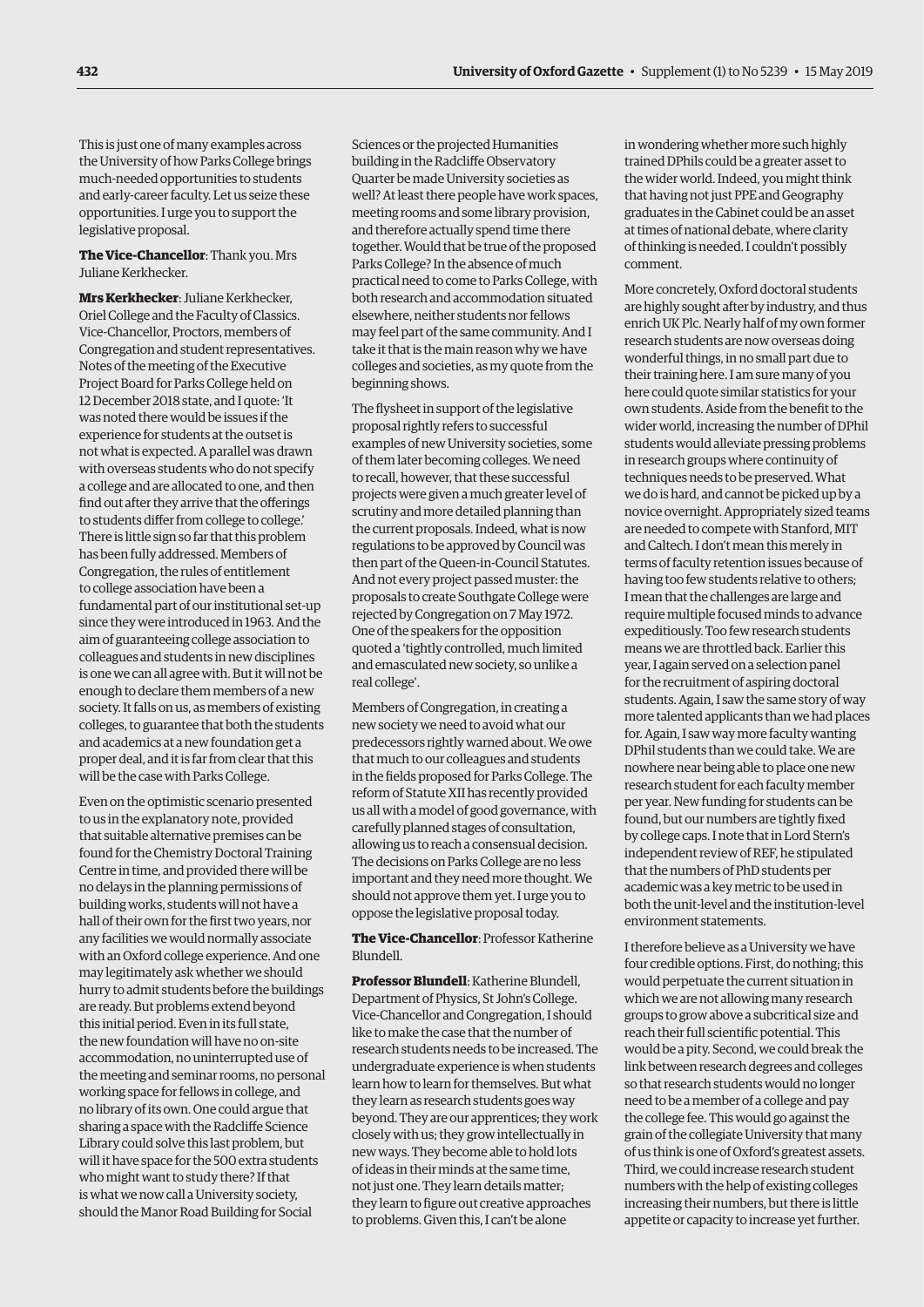Fourth, we could found a new college or colleges to accommodate more research students. These are our only realistic options to increase the number of research students who are central to our mission as one of the world's great research universities.

**The Vice-Chancellor**: Thank you. Mr Ben Fernando.

**Mr Fernando**: Benjamin Fernando, Worcester College. Thank you, Madam Vice-Chancellor. I suspect I am unique among the speakers today in being the only one who is a current DPhil student, which is perhaps unfortunate given that the DPhil students will indeed make up the lifeblood and the majority of the members of this new college. I would say that wholeheartedly I do support the University's aim to raise the number of graduate students that we have; not for the impact that will have on research, but rather in recognition of the fact that attending Oxford is an enormous privilege, and for many individuals, can be a route to social mobility that they did not have the opportunity to make use of at undergraduate level. For them, their communities and indeed society as a whole, that can only be a good thing.

However, if the most is to be made of this new college, I cannot help but feel that those who will make up the majority of this community, those DPhil students, must be given more of an opportunity to engage. Although, like me, I suspect many students support the idea of giving more people a chance to experience all that is good about Oxford, the feeling amongst the graduate students, as I judge it, is that more needs to be done to listen to and engage our ideas. From what I have heard today, it seems that a similar feeling exists in this room amongst some of the more senior members of the University. Although I do not speak here today as a student representative, earlier this afternoon I met with the postgraduate representatives from the MPLS Division to hear their thoughts before speaking to you. On the whole we do support, I believe, the idea of the establishment of a new college. The idea of giving students a chance to experience all that is good and great about one of the most exciting places to do research in the world can be something that can only do well to be expanded. But nonetheless, I reiterate that I hope moving forwards there will be greater consultation on some specific aims with the graduate student body. To give you an example, the engagement of students in the Programme Board thus far remains limited. To the best of my knowledge, there are no scientists at the level of postdoctoral fellow or below

who are currently members of that Board. We feel that we have much to contribute, many ideas to bring and perhaps a younger vision than might otherwise be achieved and hope that we will be listened to. Now that we come to approving these legislative proposals, one also wonders when the new college will commit to how it will engage students on its governing body once established. Perhaps those are things that will be decided upon later, but I for one would have hoped that some commitment would have been given to us at this early stage.

I must profoundly disagree with an earlier speaker that equity between colleges is not important. I must say that I think that one of the most common concerns I hear as a student representative, from the graduate students, is that the graduate students across different universities, and different colleges specifically, are not treated fairly despite having the same funder. I think it is particularly important that, if Parks College cannot achieve equity, it is entirely clear about what steps it will take to reverse that, rather than just acknowledging that it will be a fact. Beyond this, there are wider concerns. Those of us whose salaries barely make it into five figures, rather than being well into six, wonder how dumping many new graduates into Oxford will affect us. Students in the Chemistry Department expressed concern about how their CDT provision will continue onwards, given that the requisition of part of the new college will be from the Chemistry Department.

However, having said all that, I must say that I think I do support the proposal to establish a new college today, simply because I feel that in this University things often take far, far longer to get done than they ought to do, and we have a chance here today to take a step forward that I hope will benefit not just the current generation of young graduates, but graduate students for many years to come. I will vote in favour of this legislative proposal today, and I do so after having listened to many, many DPhil students, having listened to many of my colleagues and heard what they had to say. However, I would profoundly hope that those in charge of this endeavour will take the opportunity to listen far more to what those students have to say in the coming weeks and months. Thank you.

**The Vice-Chancellor**: Thank you. Mr Joe Inwood.

**Mr Inwood**: Joe Inwood, Mansfield College, President of Oxford University Student Union. Vice-Chancellor, members of Congregation, today I am speaking in favour

of the legislative proposal to establish Parks College. I do this because I believe it is in the interests of students to establish a new graduate college. I have listened intently to students, staff and academics in my representative role on University and college committees and heard many concerns about Parks College on issues ranging from its naming *–* will this become Emirates College? *–* to its financial sustainability. But, as time has passed, I have been surprised and impressed by the evolution of the plans taking all these concerns into account. The voices of students are being heard. This proposal is an opportunity to build a college that can be tailored to the requirements of 21st-century graduate students. With Parks College we can build students' interests into the fabric of a new Oxford college. There is student representation on the Parks College Programme Board. Oxford SU sabbatical officers attend Council and PRAC, where Strategic Plan priorities relating to Parks College are reviewed and progress is scrutinised. We will continue to engage critically with Professor Tarassenko, Professor Trefethen and others. This is the least the students can expect; and meaningful engagement takes place beyond the meeting rooms of Wellington Square. The SU has facilitated this through a comprehensive survey of student expectations from college life and by students from every division, level of study and demographic group. This has already had practical effect on Parks College plans. Students have also been given detailed input through focus groups organised by Professor Milner-Gulland, and there have been Q&A sessions for students to attend and ask critical questions. Engaging with students earnestly and constructively is in the interests of us all, and as such, there must be student representation on the eventual governing body of Parks College.

We must secure high-quality, affordable, accessible student accommodation for Parks College students. An egalitarian ethos can bring students and academics closer together in shared endeavour. There has been a commitment to incorporate a greater capacity to share research with the public, welcoming visitors, rather than hiding behind locked gates and intimidating walls. If the University is to grow, it must grow sustainably and make careful consideration of the affect on student experience. It is clear that there is limited appetite for growth from existing mixed colleges. The message I have heard from students again and again is that the Strategic Plan must not mean packing students into the University and city without thought for the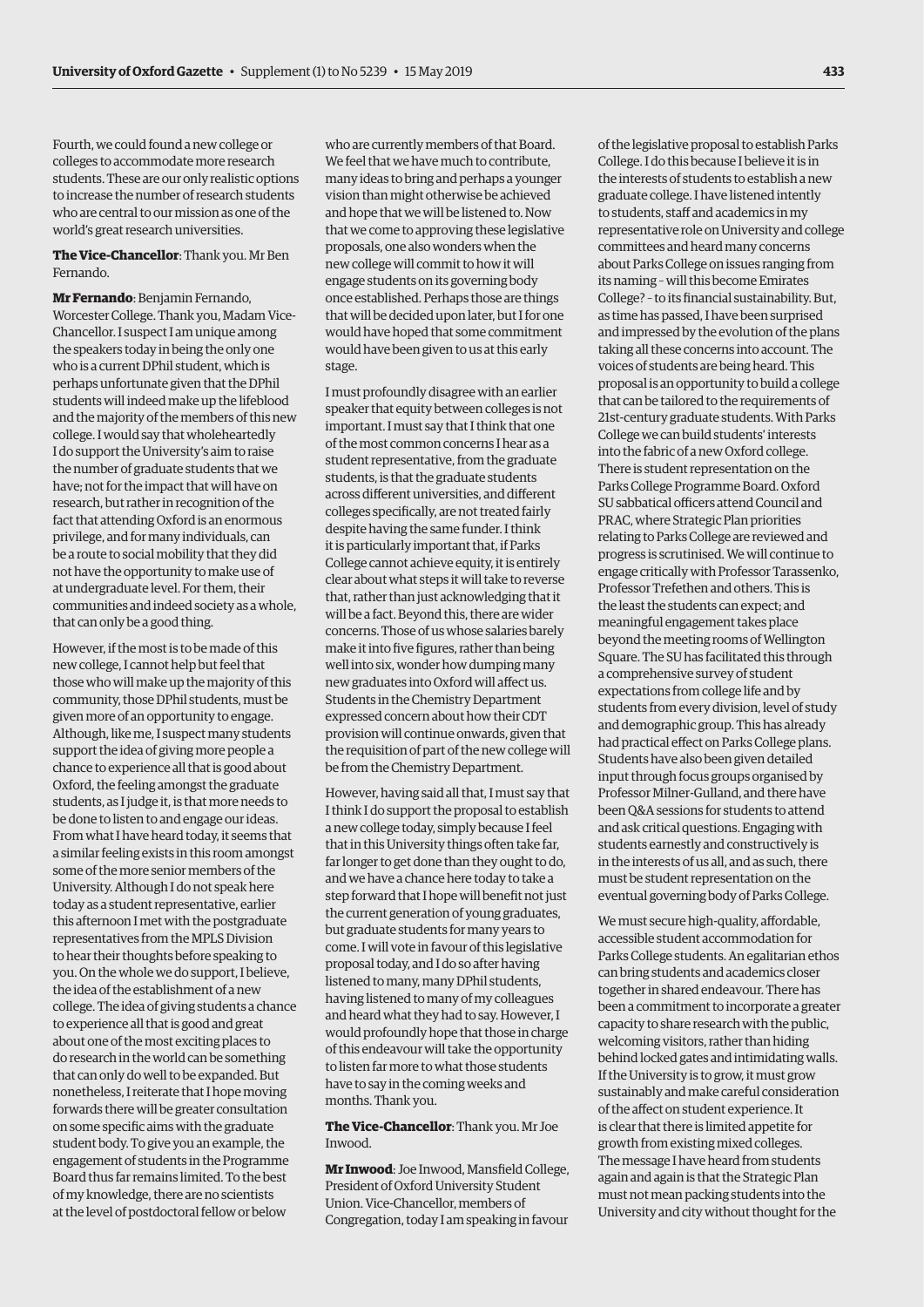consequences. Growth in student numbers will bring ongoing costs to the University in essential services and support to maintain a high standard of education and welfare. New graduate colleges are the best way to facilitate growth in these circumstances. Oxford SU continues to advocate for greater attention to and action on student welfare and mental health. Graduate students face particular challenges: funding, international orientation, housing, social isolation, to list just a few. Student representation in the key decisions that lie ahead for Parks College will bring all these questions to the forefront and make them a priority concern.

Council must decide at its July meeting whether to press the pause button on a 2020 intake for Parks College. It is far more important to ensure a quality student experience for the college's first-year intake than it is to meet arbitrary targets. That is why postponing admission remains an option and it should be carefully considered by the Programme Board and Council. The Student Union will closely oversee the content of promotional materials and the prospectus for future students, ensuring that no one will be inadvertently misled as to the practical realities for the first intake. As President of Oxford University Student Union, I wholeheartedly believe that the best thing about Oxford is the students. The students here are critical, engaged and question everything. The active involvement of students will make this proposal a better one for all. I can only hope that future students of Parks College will go on to make the world a better place. I recommend that you vote in favour of the legislative proposal.

**The Vice-Chancellor**: Thank you. I call on Mrs Carole Souter.

**Mrs Souter**: I'm Carole Souter, Master of St Cross College, a graduate society of the University. I'm also Chair of the Board of Visitors of the Oxford University Museum of Natural History. Vice-Chancellor, members of Congregation, as others have said, Congregation has already approved the intention, in the University's five-year Strategic Plan, to increase its graduate intake by up to 450 postgraduate taught and up to 400 postgraduate research students each year. Whilst a number of colleges have the capacity to increase graduate intake to some degree, the scale of the planned growth and the timescale envisaged for its implementation requires the creation of at least one new graduate college. Additional students will work with our growing number of research academics, whose success in attracting major grant

funding will be at risk if they cannot develop teams to work with them. The growth in applications from qualified students who want to study at Oxford because of our research reputation is clearly evidenced. It is essential that those new students are able to benefit from the college, environment and traditions which make Oxford so different from other universities across the world. We do not leave our students to fend for themselves as individuals, but encourage them to see themselves as active members of both their department and their college. The proposed creation of Parks College underlines the importance which the wider University places on this model.

My colleagues at St Cross and I have had very positive discussions with Professor Tarassenko and his team. We have been impressed by their determination to learn from our experience as a current society to ensure that Parks College addresses the practical needs of its members, be they fellows or students. Since its establishment in 1965, St Cross has grown from a college which was primarily a base for senior members of the University without an alternative college affiliation, taking less than a dozen students a year, to a thriving egalitarian international interdisciplinary community whose members are engaged with every aspect of the life of the University. We know from our older fellows and alumni that there is an excitement and an exhilaration that comes from being involved with the creation of something new which lives long in the memory. Not all graduate students would wish to be pioneer members of a new college. Those that do will have a very special experience and will know in advance exactly what will be available to them, as the President of the Oxford University Student Union has just made very clear. Students have no reason to be concerned about the formal status of their college *–* University society or otherwise *–* provided that their needs are properly addressed and they have a clear mechanism for engaging with the governance of that college.

Senior staff of the Natural History Museum are also involved in the development of proposals for Parks College and represented on the Programme Board. The plans which are being developed recognise their needs, and they will engage fully with those Parks College students and fellows whose interests are related to, and indeed inspired by, the museum's collections, and the research being led by its own staff. The nature and focus of a college must inevitably change and develop with time. When members of my college first met with

such energy and enthusiasm in the muchrevered wooden hut on St Cross Road, they could hardly have imagined that a little over 50 years later we would have 550 current students, over 100 fellows, research fellows and postdoctoral associates, and around 175 members of common room gathering in our buildings in central Oxford to share study and social space, launch new initiatives and create strong networks with alumni and supporters *–* but we do. When, as I hope, approval is given to Parks College, I am sure that it, too, will develop its own character and make its own unique contribution to the wider University.

**The Vice-Chancellor**: Thank you. Professor Tarassenko, do you wish to reply to the debate?

**Professor Tarassenko**: Vice-Chancellor, colleagues, I am not a specialist manager. I am an academic of 31 years' standing in the University, both as a tutorial fellow and as a professorial fellow, with an h-index greater than my age. The programme board, which I chair, has independent representatives from each of the four divisions, plus other members of Congregation, including from libraries and museums. The Proctors and Assessor can also join in the meetings, and they have access to all the minutes of our meetings. I hope that Congregation will agree that this does not amount to secrecy, and gives independent oversight of the workings of the programme board. It also seems to me that the opponents of the proposal do not believe that their colleagues on Council or on University committees or Conference of College committees, many of whom are elected by Congregation, can exercise oversight. I can assure Congregation that we have been asked searching questions when Parks College has come in front of these committees, and, indeed, we have modified our plans accordingly.

It was good to hear the students' voice in the debate and I take the points made by Ben Fernando. The students have gradually become more involved in the Parks College project since the beginning of Hilary term. They, including Ben, have attended two Q&A forums set up for the students in March. Some have also participated in the focus group discussions led by Professor E J Milner-Gulland last month; and the Student Union's Vice−President for Graduates, who will speak in the debate on the space allocation resolution, is now a member of the Parks College Programme Board.

'The distinctively inferior offer'. Having read the histories of those colleges, I can assure Congregation that almost exactly the same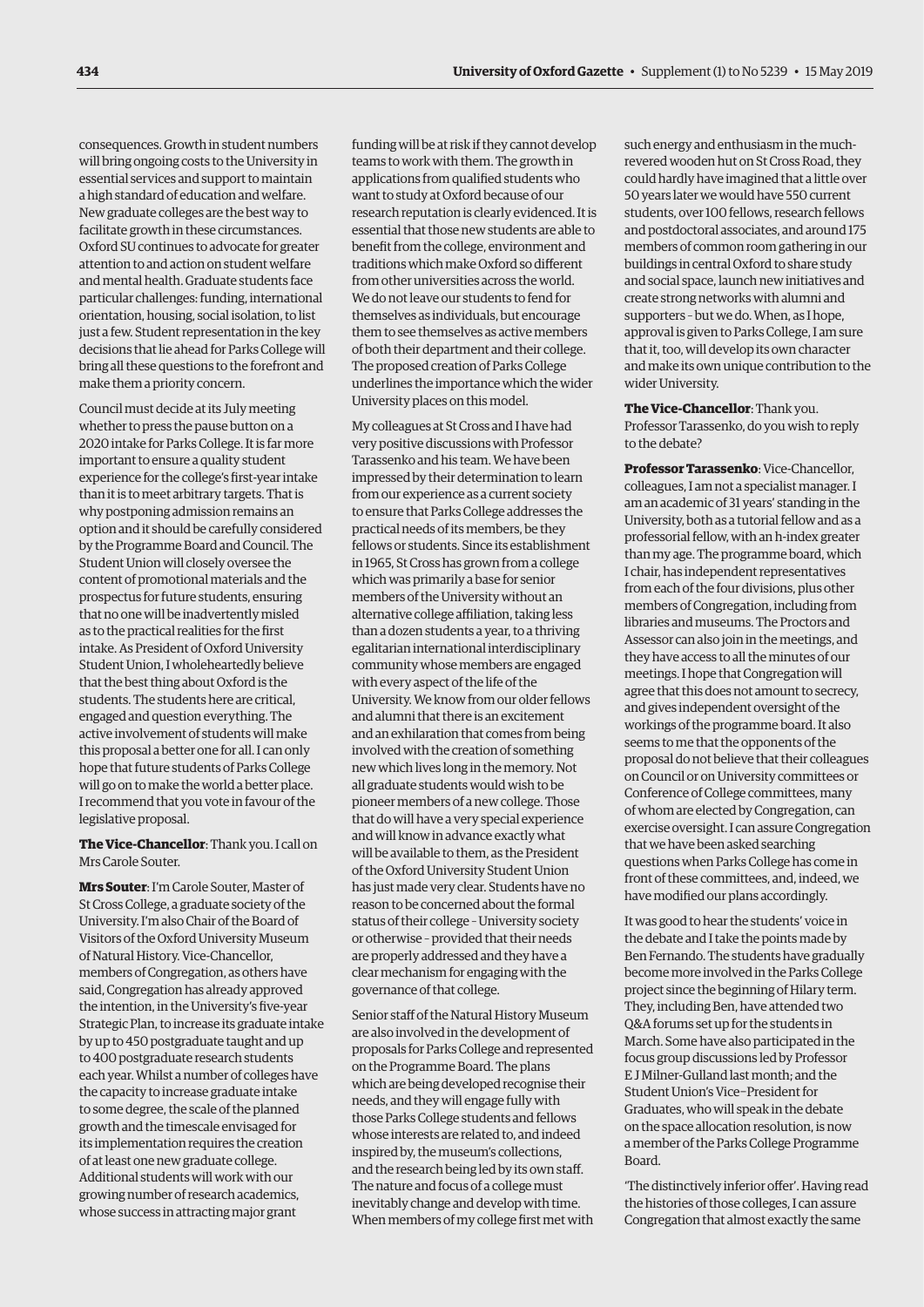words were used when Linacre, St Cross College, Iffley College, now Wolfson College, and Kellogg College were being set up. Let me finish with a quote from Michael Brock, the Vice-President of Wolfson in the early days from 1967 to 1976. 'The college was to play a leading part in helping the University to show that an ancient collegiate university could adapt to a world where graduate studies were all-important and where graduate students crossed the frontiers in search of the university which would cater best for their needs.' What was true for Linacre, Wolfson and St Cross Colleges 50 years ago is equally valid for Parks College today, if not more so. I urge you to vote for the legislative proposal to establish Parks College as a graduate society of the University. Thank you.

**The Vice-Chancellor**: I now call the vote on the legislative proposal. I ask the Proctors, the Assessor, the Pro-Proctors and the Clerks of the Proctors to move to the voting stations at each of the exits to the theatre. When they reach their positions, I shall invite members of the Congregation to cast their votes on the blue, that's the blue, voting paper. I must remind you that only members of Congregation are entitled to vote. Having completed their blue voting paper, those seated on the floor and semicircle in the Sheldonian should leave via the south exit. Those seated in the lower galleries in the Sheldonian should leave via the east and west exits. In order to ensure the voting process is completed as quickly as possible, please leave the theatre as quickly as possible and return promptly when the doors are reopened. Those seated in the upper galleries are asked to wait until they're called and leave via the east and west exits once those seated in the lower galleries have exited. Members of Congregation should place their blue voting paper in the ballot boxes under the direction of the voting officers. Any members of Congregation wishing to vote who has not received a voting paper may collect them from one of the stewards immediately inside each exit. When invited, members may return to their seats to await the results of the vote which is expected to take about ten minutes. I now ask members of Congregation wishing to vote to do so using their blue voting paper by the exit previously pointed out to you.

**The Vice-Chancellor**: The report of the outcome of the vote on the legislative proposal. There voted for the legislative proposal 201. There voted against the legislative proposal 130. The legislative proposal is accordingly carried.

We now turn to the third item on the agenda: the resolution allocating space to Parks College. The resolution was placed on the agenda of this meeting in the *University Gazette* together with an explanatory note, published on 21 March. Three members of Congregation have given notice that they intend to oppose the resolution. Two of those members have also submitted an amendment to the resolution. The procedure will be as follows. I shall first call upon Professor Anne Trefethen to move the legislation on behalf of Council and Catriona Cannon to second it. In the absence of Professor Edwards I shall call upon Professor Fraser Armstrong to oppose the resolution and Dr Varun Kanade to second the opposition. There will then be further speeches on the resolution as time permits. I shall then call Dr Luke Pitcher to make the amendment to the resolution and Dr Paul Yowell to second the amendment. There will then be further speeches on the amendment to the resolution as time permits. Again, in light of the volume of business on today's agenda and the number of speakers who indicated by the deadline published in the *Gazette* that they would like to speak in the debate, I do not anticipate taking questions or comments from the floor.

At the conclusion of the debate, the amendment to the resolution will be put to Congregation and a vote will take place by paper ballot *–* so that the amendment to the resolution will first be subjected to a vote. Any member who cannot stay until I call the vote will not be able to vote. I must remind you that a member may not leave a completed voting paper with another member: only a member's personal voting paper will be accepted; any member who can not stay until I call the vote will not be able to vote. I call on Professor Anne Trefethen to move the resolution on behalf of Council, followed by Catriona Cannon.

**Professor Trefethen**: Anne Trefethen, member of Council, Pro-Vice-Chancellor for People, and Gardens, Libraries and Museums (GLAM) and a Fellow of St Cross. Vice-Chancellor, Proctors, colleagues, we have just heard the compelling argument for Parks College and agreed to its creation. In recent months, and indeed today, concerns have been expressed that the college will not be in a position to provide a good student experience, and indeed we heard from Professor Tarassenko that a new graduate society cannot be born perfectly formed, but we would like to do all that we can to ensure that it is well formed and able to provide the student experience we would all want our graduate students to have. I am therefore proposing the resolution for

the allocation of space that will allow the college to have appropriate study space, social, dining, library and interaction space, as well as accommodation for students. The proposed allocation includes the Radcliffe Science Library, the Abbot's Kitchen and the teaching labs of the Inorganic Chemistry Building, together with the spaces that joined those spaces, and accommodation units at Farndon Court and Wellington Square. Plans for the refurbishment of the Radcliffe Science Library *–* that is, the Worthington and Jackson buildings and the two basements, and the lower floor of Abbot's Kitchen *–* have been underway for three or four years; some of you may have been involved in those consultations. The plan for Parks College builds on and benefits from the surveys, consultations, designs and thinking that has gone into that original refurbishment project.

You will hear more of those plans from my colleagues later this afternoon, but just to say that those refurbishment plans already included a focus on the provision for graduate students, and naturally the needs for a modern science library. The plans included the development of a collection, storage, research and teaching centre in the basements, and that work has already started with storage cabinets in the basement and the completion of a collections lift in the forecourt. They also include spaces to be used for public engagement with research, one of the areas of intersection of GLAM and the academic divisions. These existing ideas and plans will all go ahead in the new configuration. As the Pro-Vice-Chancellor for GLAM, I am delighted that we are able to integrate our development with that of a new graduate college. It opens up opportunities, it brings students and faculty into GLAM spaces and we aim to be an integral part of interdisciplinary research and activities of the college. It is a clear win–win for all involved. The spaces will fulfil the requirements that all require.

As the design of the new college is completed and the flow of people throughout the building is better understood, GLAM and Parks College will develop a space-sharing agreement. The college will require dining and community spaces for students and faculty, and the octagonal-shaped Abbot's Kitchen and old Chemistry teaching lab with its vaulted ceilings have been identified as potentially wonderful spaces for such facilities. We are working in collaboration with the Department of Chemistry and Estates to ensure a smooth and safe transition to the change of use of these buildings. That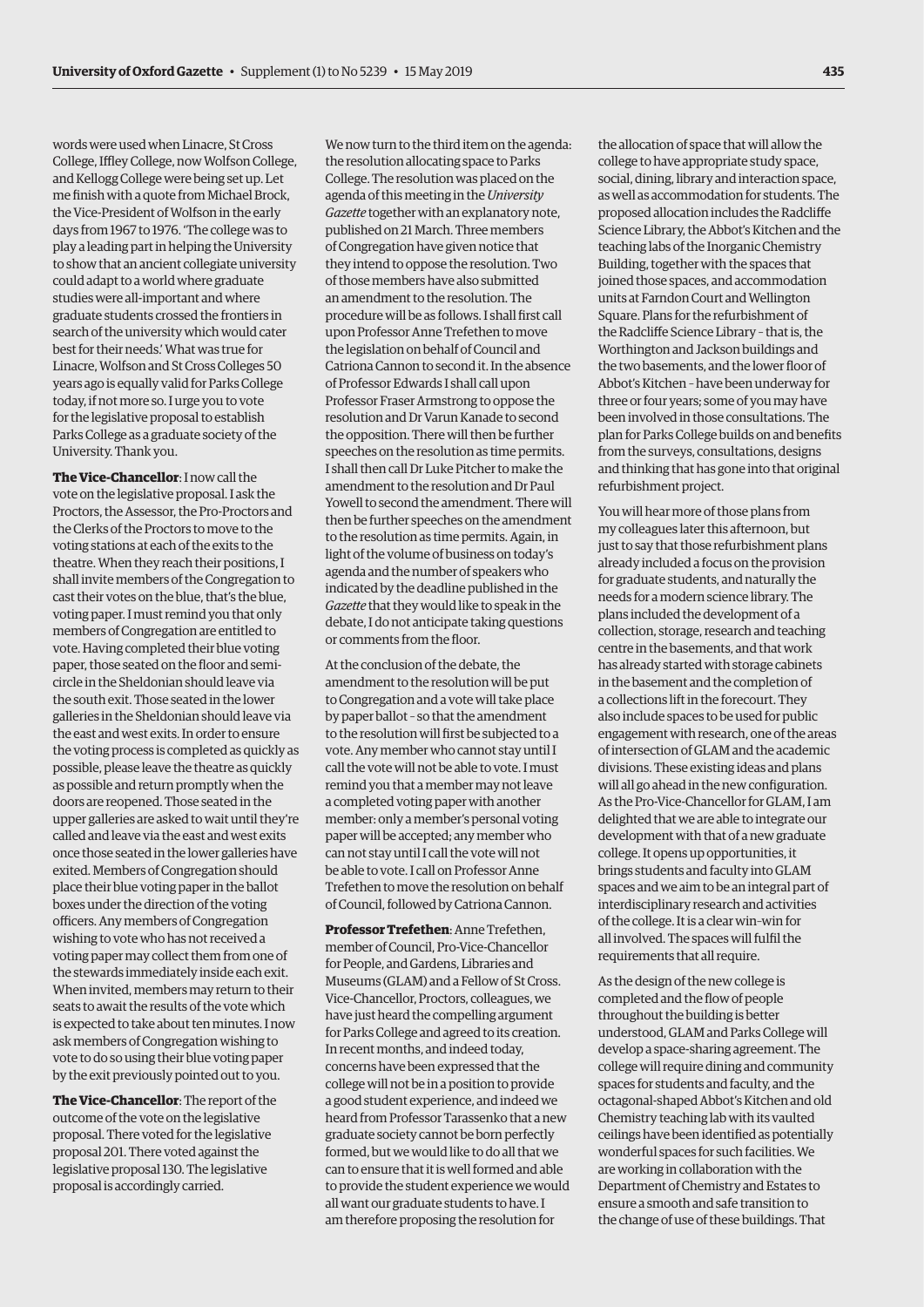transition will not happen immediately. Although the teaching labs are no longer used, thanks to the new Chemistry teaching building, the department has grown in its doctoral training programmes and a time frame has been agreed that will allow those students occupancy until April 2021. Keeping in mind the student experience, the University has purchased additional accommodation at Farndon Court, close to St Hugh's College; it will be refurbished and, through this resolution, will be allocated to Parks College. Also through this resolution, there will be an allocation of 60 units in the redeveloped Wellington Square graduate housing. The aim is to have sufficient accommodation for first-year students. This may increase in due course but this is the initial and very reasonable aim. It should be noted that, at the same time as these developments, the University is working with other colleges to increase accommodation for graduate students in general. At present, these spaces are separate, distinct entities, all in need of revitalisation, all with great potential. Through this resolution we aim to bring them together to create a new, exciting and very valuable entity: Parks College. I ask that you vote to support this resolution.

**Ms Cannon**: Catriona Cannon, Bodleian Libraries and Wolfson College. Vice-Chancellor and colleagues, the buildings that we are proposing to adapt and redevelop go back to the 1860s, with the establishment of the Abbot's Kitchen to house one of the world's first purpose-built chemistry labs. The Science Library was transferred from the Radcliffe Camera to the Museum of Natural History, then on to the newly built Radcliffe Science Library at the beginning of the 20th century. In the 1930s another wing was added, and in the 1970s an underground open stack and reading room. The RSL has evolved over time. In its current form the ground floor houses service desks, a small discussion area and staff offices. The ground floor of the Abbot's Kitchen is no longer used by Chemistry; it is assigned to the library and used for training. The upper floors of the RSL have the book collection and predominantly quiet study areas, historic shelving, some beautifully decorated ceilings, interspersed with offices and informal spaces.

Recently, the two basements were made available for the museums to use as a store. We facilitated this by transferring the journals to the book storage facility in Swindon and moving the book collection upstairs. All of the elements which were previously part of the RSL redevelopment project have been incorporated into Parks

College: a museum's teaching and research centre, public engagement innovation and group study spaces, informal and discussion areas, book collections, quiet study, library offices, and technology to facilitate all of these uses. Added to this are the needs of the college, some of which overlap and some of which are unique: a porter's lodge, social space for students, a meeting room for a governing body and others, a dining hall, bar, common rooms and offices. The redeveloped building will be designed to integrate all these.

As Deputy Librarian and someone who cares deeply about our libraries, gardens and museums and believes that with some strategic investment they could be better exploited for research and teaching, I was very enthusiastic about the RSL redevelopment project. The proposal to incorporate it into a new college was a surprise at first but I could see a lot of advantages for GLAM and reciprocal advantages to the college in integrating GLAM into its academic and social life. At the heart of Oxford's museums, libraries and gardens are its collections and the experts who look after and interpret them: curators, archivists, subject librarians, collections managers and other specialists *–* people who are experienced and qualified professionally but also embedded in faculties and departments. We are constantly looking for opportunities to engage with the academic community, partnering and supporting academics and students through teaching, research and public engagement, to promote the collections, to make sure we are acquiring the right books, artefacts, specimens, art works, to make all these collections available through catalogues and digitisation, and to train people to use them.

Parks College allows us to reinterpret the idea of a college as a place where everything can be combined intellectually to include unique cultural and scientific collections and the facilities to use them to the full. It provides us with a once-in-a-generation opportunity for GLAM to be located in the midst of a vibrant interdisciplinary community and, in a college where interdisciplinary research and teaching will be crucial, the collections will be invaluable in making connections. Already we can see how they will tie into the three initial themes for the college. In Oxford our buildings are our glory but they can also hinder us from doing what we need to do. I second the proposal to allocate space to Parks College as set out in the resolution and I urge you to support this unique opportunity to redevelop a wonderful but neglected building for the benefit of the

University, its local community and the world of scholarship and science.

**The Vice-Chancellor**: Thank you. I now call on Professor Fraser Armstrong to oppose the resolution, followed by Dr Varun Kanade, to second the opposition.

**Professor Armstrong**: I am Fraser Armstrong at St John's College and Chemistry. Vice-Chancellor, Proctors, Assessor, student representatives and members of Congregation, the old teaching laboratory dates back to 1878, when it was built as an extension to the Abbot's Kitchen. Oxford's Chemistry Department has produced many landmark discoveries, but three in particular which have changed our world were made within just 25 metres of the iconic room itself. Painstaking development of the use of X-rays to determine the structures of penicillin, vitamin B12 and insulin opened eyes to the molecular world, revolutionised pharmacology, and won Dorothy Hodgkin the 1964 Nobel Prize in Chemistry. Like many others who went on to become famous scientists, the then young Dorothy Crowfoot would have received much of her undergraduate practical training in the old teaching laboratory. The crucial research that led to the lithium battery and brought computers to people's pockets was carried out by John Goodenough and his team of postdocs and graduate students in the 1970s, while Allen Hill led the group that invented the world's pocket sensor for blood glucose levels in the 1980s, helping the lives of millions of diabetics.

These discoveries exemplified truly interdisciplinary science as they brought together different fields and experts: physics, medicine, materials, electrical engineering. Hodgkin also became well known as a leading advocate for nuclear disarmament. She was a close friend of US double Nobel Laureate Linus Pauling, who won the Prize for Chemistry and Peace, and she was a long-time president of Pugwash. We might reflect what that invention of the lithium battery could mean to us now we're in the modern context. We perhaps wouldn't be discussing in quite the same way a new graduate college in the present terms. Graduate research leading to the DPhil is a lifeblood of Oxford Chemistry. Young scientists are not only trained in state-ofthe-art techniques, but are encouraged to be creative explorers, able to recognise when something is unusual, follow it up and perhaps generate a revolutionary new idea.

These students deserve a working environment to match anywhere in the world, yet quality research space is at a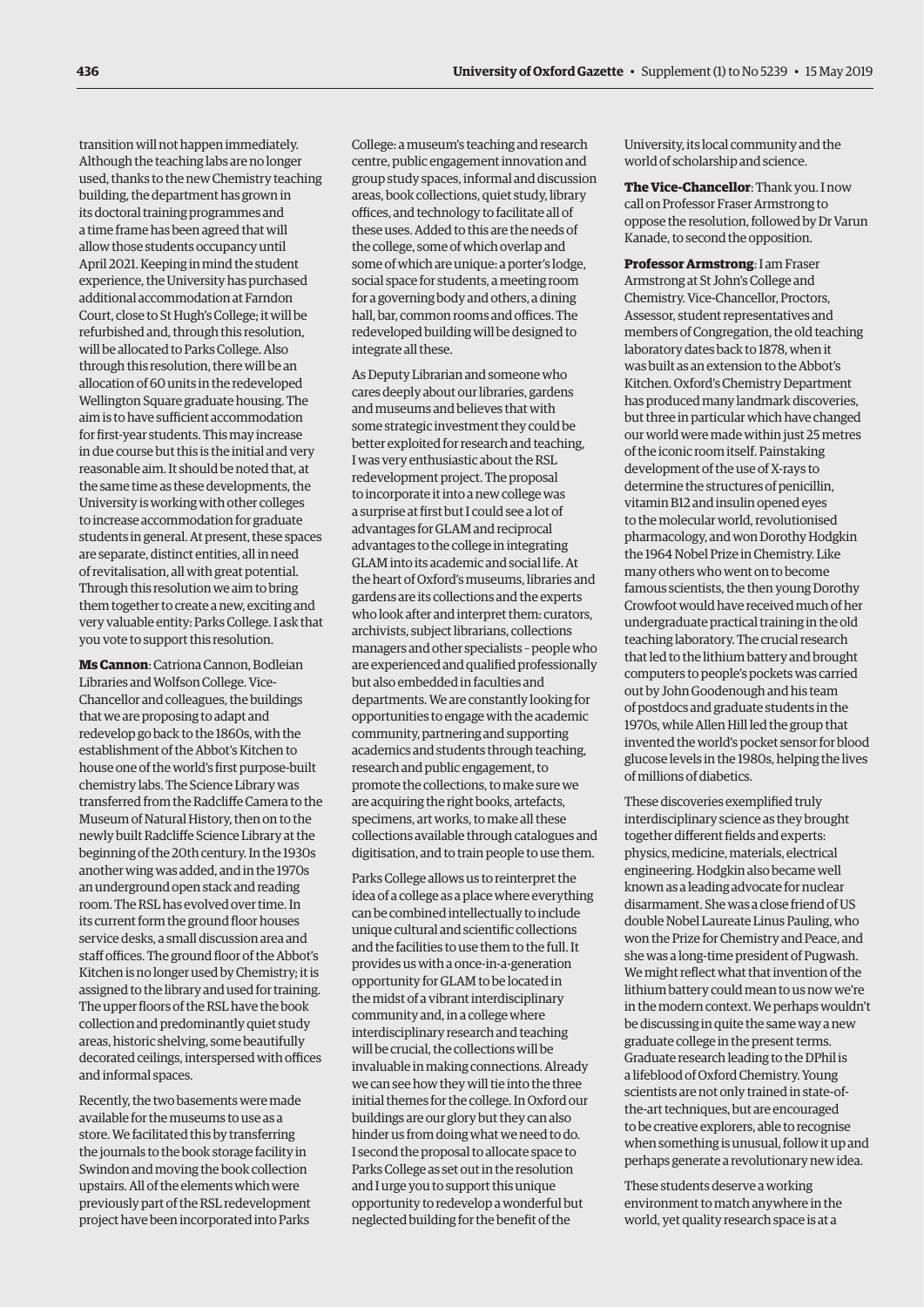premium in the Department of Chemistry, with many laboratories in urgent need of renovation, frequent electrical faults and floods, potentially leading to the loss of a year's work. A new Chemistry building to complement and support the Chemistry Research Laboratory completed in 2004 is the obvious way forward and remains a priority for the department. Equally, graduate funding is hard fought for. At the national level, the Research Council support a number of centres for doctoral training, known as CDTs, which are prestigious symbols across the UK of a department's ability to lead and inspire young graduates. A new CDT in inorganic synthesis, to be known officially as the EPSRC Centre for Doctoral Training in Inorganic Chemistry for Future Manufacturing, was awarded this year to Oxford in an highly competitive round: 75 CDTs against 115 in previous years. The £10.4 million raised from EPSRC, as well as industrial and institutional sources, will fund 13 four-year studentships per year for a total of eight years, 65 studentships in total, starting in October 2019. An important component in their success was exclusive use of the old teaching laboratory to house the first-year technical classes, year-wise, up to and including 2022 to 2023, and the laboratory is being refitted at a cost of up to £250,000 for this purpose. The chances for renewal in five years' time will be critically dependent on the performance of the centre, which will clearly depend on the facilities, including space, which it has available to draw on.

The proposal for Parks College has meant that Chemistry has needed to rethink. The Department of Chemistry has agreed that the old teaching laboratory can be vacated by the end of Hilary term 2021, and the University has guaranteed to secure a seamless transfer to suitable alternative space that will be available by that time. Future plans for the CDT will obviously need to consider health and safety issues. Chemical research experiments, many of which involve potentially hazardous chemicals, will continue to be carried out by skilled personnel in adjacent rooms to the old teaching laboratory. Those attracted by the superficial appearance of the elegant old hall might wish to think again.

**Dr Kanade**: Varun Kanade, Lady Margaret Hall. Vice-Chancellor, Proctors, Assessors, student representatives and fellow members of Congregation, I shall be quite brief. Other speakers have expressed eloquently their opposition regarding the process and the wisdom of setting up a new college in the form envisioned in the legislative proposal. It seems clear to me that

Congregation isn't, and I certainly am not, against the general principle of founding a new college; nor is the importance of research in the areas outlined in the Parks College proposal being questioned. The only point that I wish to make is quite simple, and I hope quite uncontroversial: that the Radcliffe Science Library shouldn't be the first victim of the University's expansion plans. Had the amendment to the resolution been accepted by Council there would have been no need to pose a resolution itself. The amendment would have ensured that Council, Congregation and the wider University would have had more time, a delay, to confirm the wisdom of fundamentally restructuring the RSL and potentially reducing its onsite collections. The legislative proposal states, and I quote: 'The role of a science library until well into the latter part of the 20th century was to provide access to print books and journals. Now the changing needs of student researchers in the sciences means that a 21st-century library requires a much greater range of services, including high bandwidth Wi-Fi, electronic access to journal and research monographs, technology-assisted seminar and conference rooms and quiet study space.'

By these metrics the Radcliffe Science Library is already fit for these 21st century needs, but we should ask what else do students and researchers need from a 21stcentury library? First, print books. They are as relevant to the 21st century as they were to any other and having them on stacks in the library is vital. I am sure most of us have had the experience of walking through the stacks and stumbling on a wonderful book that we would simply not have found otherwise. In an article in the *Oxford Magazine*, Horsfield and McMann indicate that, as a result of the Parks College plans, over half of the library's print books may need to be reallocated away from the main site, leading to a significant disruption to graduating undergraduate students. Second, the library needs to be open at times when readers are most likely to want to read. Given the busy term time in Oxford, it is often only in the late evenings that students have time to visit the library. How will the opening hours of the RSL be affected by the planned space-sharing with Parks College? The problem is we simply don't know the answer to these and other questions.

The last of the focus group meetings happened less than a week ago. As of the weekend Oxford Student Union was still collecting feedback from students regarding Parks College. Should we not at least wait to hear the conclusions of these before

making these allocations? In the current environment, where libraries across the UK and the world are stretched for resources and often shutting down, we should bear in mind that the University's gardens, libraries and museums also enrich the wider community with whom we share this city. I will end with a brief quote by Stephen Fry in the documentary *The Safe House*: 'There has been a terrible sense that libraries should just be a kind of adjunct to a Council building where you can get free internet access and a free newspaper and that is it, rather than understand it as a source of learning and nourishment for the young and old and everyone else.' Without knowing what is to be the future of the RSL, its collections and its opening hours, without knowing the details of the space-sharing negotiated between GLAM and Parks College under subsection (1) of the resolution, by consenting to these allocations at this stage, Congregation would be letting future generations of Oxford students down. In these circumstances, I second opposition to the resolution before us. Thank you.

**The Vice-Chancellor**: Thank you. The debate on the resolution is now open to the house. Please could speakers come forward and speak into the microphone, first giving your name, college or department. I call on Professor Karen O'Brien.

**Professor O'Brien**: Vice-Chancellor, colleagues, I am Professor Karen O'Brien, I am head of the Humanities Division and a Fellow of University College. While the Humanities Division is not greatly affected by the establishment of Parks College, we do have a representative on the Parks College Programme Board and, naturally, we will wish to make sure our future graduates will have the option of participating there. The Humanities faculties do not at present wish significantly to increase their postgraduate numbers. Our priorities are rather driving up scholarship funding at both MSt and DPhil levels, and maintaining manageable workloads for our academic staff. As members of the University, however, many of us recognise that some overall expansion of postgraduate numbers is clearly desirable and that a decision not to enable such an expansion might create unwelcome downward pressure on some areas in order to increase others. Not least, this expansion is necessary for meaningful development in the newish areas of Environmental Science, Artificial Intelligence and Machine Learning. Our Divisional Board has given formal support to the goals of the Strategic Plan, and we have noted that the plan affirmed a long-held principle, which we regard as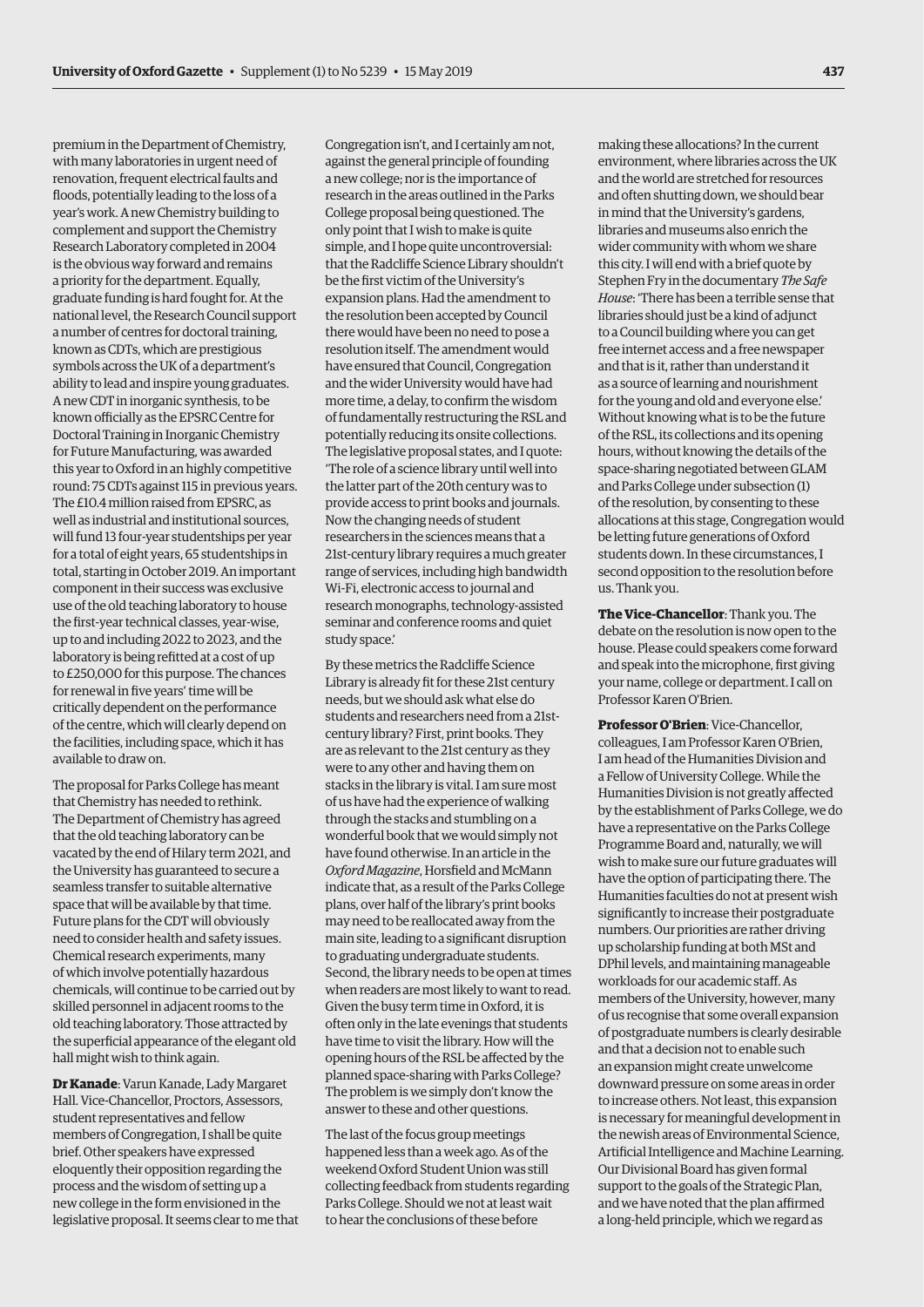extremely important: that all matriculated students should have a college place. As fellows ourselves, we also know that many colleges are severely constrained in increasing the numbers of such places.

The Strategic Plan's mandating of at least one college to address the situation seems to me both an obvious and welcome course to pursue. This course is not one that is costfree, and not one without significant and difficult space implications, as we have just heard. And other universities would perhaps envisage expansion of numbers in much more economical ways, but this does not seem to me the appropriate way to approach the question of long-term sustainable growth and space needs. Excellent practical support and excellent welfare provision are paramount, and they are implicit in what it means to be a student at this University. That is why, at its March meeting, Council affirmed that a 2020–21 opening date for Parks College would be conditional upon receiving assurance at its July meeting of the amenities for these things being securely in place. And that is why the provision of space as laid out in the resolution is needed. It is always possible to identify difficulties, but merely identifying these is not an argument against action. And it is certainly not a reason to turn away from what needs to be addressed.

A new college is bound to have teething problems, true. It may feel small and underformed, perhaps less self-confident than longer established societies and colleges, but that would not be a first in the University's history. Here I would like to speak from personal experience, having been a DPhil student at an Oxford college that was at the time a work in progress. In the 1980s, I chose to move from the college where I had been an undergraduate to St Cross College. St Cross College, as we've heard, was not at that time brand new as an institution, but it was very newly located to its current space on St Giles', and undergoing an unprecedented period of expansion and change. It did not match more venerable foundations, and in some ways did not set out to do so. There was, and is, no separate high table. It was, and is, a place of fluid and active dialogue between staff and students, and it was exhilarating, as a graduate student, to feel part of something that all of us were helping to shape. The case then is the same as the case now; it is that traditions are to be made as well as inherited. Congregation has already approved the Strategic Plan and is rightly concerned to oversee its implementation. That implementation will take place in the context of the interdisciplinary strengths

of the colleges, and their defining and enduring sense of community. Parks College has been agreed by the earlier vote and this resolution reflects a university whose pride in tradition entails an imaginative commitment to renewal. I urge you to support the resolution.

**The Vice-Chancellor**: Thank you. I call on Ms Allison D'Ambrosia.

**Ms D'Ambrosia**: Hello, I am Allison D'Ambrosia from the Oxford Student Union and Regent's Park College. Vice-Chancellor and Congregation, our college system is a carefully cultivated community structure that combats isolation, loneliness and academic fatigue, and it is my job to ensure that the student voice and priorities are heard. For anyone who has had the misfortune or pleasure of being on a committee with me *–* and I'll let you make that judgement *–* you know my unwavering criticism of Parks College from the announcement in December. However, today I stand before you in support of the space allocation to Parks College because of the innovation, creative solutions and flexibility I have experienced since joining the Programme Board. In Hilary term you would have seen me quoted in numerous student publications, including my condemnation of the weekly pizza night and other bizarre facts that made it seem like the project was pushing ahead with no proper student consultation. At each committee I attended and every different paper I received something about Parks College had changed, yet I did not know how to interpret it. From December until mid-March, I did not have any of the answers I was looking for.

However, after Council met in ninth week of Hilary I was added to the Programme Board and we ran two student Q&As. It was in reading through the minutes of the Programme Board meetings that allowed me to understand that what I had interpreted as miscommunications was really evolution, that my comments and committees and interactions with Professor Tarassenko had been considered and implemented where possible. For instance, our exchange on a graduate committee, which led to the SU overseeing and approving all the promotional materials for prospective students. Another example is the original design for the building, which had the porter's lodge tucked away by the Inorganic Chemistry Building entrance across from Rhodes House. Yet after receiving feedback from a survey I conducted through the Students Union on what students think a college is and should be – the responses

from across all four divisions and all levels of study – students stated that the 24-hour porters and pigeonholes are absolutely essential to a college. After telling Professor Tarassenko and Ms Cannon this and showing them the data, the porter's lodge was moved front and centre of the building, to provide a strong presence from porters and accessible pigeonholes for students 24 hours a day. After feedback for the necessity of mobile accessibility, of placements of lifts, ramps in whole areas of the building had been moved around and redesigned so that students with mobility complications could navigate Parks College as easily as possible. Additionally, I am currently working with Ms Cannon to ensure that student parents are looked after in the building and that Parks College can stand as an example of best practice in providing for student parents, as we look into having a lactation room, where mothers know they are welcome to breastfeed and proper cleaning equipment is provided: areas where children can be and play, as well as being proactive in supporting student parents and not just reactive.

There are still a lot of questions left unanswered about the student experience at Parks College, but after seeing the building plans I am hard-pressed to find anything more that the college needs. Yet without Abbot's Kitchen and the Inorganic Chemistry Building, it would be impossible for Parks College to be a college, and it would turn it into what the *Oxford Magazine*'s worst thought about it is: just a glorified library. Yet as the adaptation and constructive criticism and suggestions have been taken on board, the Programme Board so far has shown that they want to put students first and they are willing to put in the hard work to ensure the future Parks College students not only enjoy their college experience, but prefer it. Thank you.

### **The Vice-Chancellor**: Thank you. I call on Mr Richard Ovenden.

**Mr Ovenden**: Richard Ovenden, Bodley's Librarian, Fellow of Balliol, and elected member of Council. Vice-Chancellor, fellow members of Congregation, I speak in favour of the space allocation, in particular to the issues concerning the Radcliffe Science Library. The RSL needs to change. It has been needing to change for many years. Investment in its physical infrastructure has been long overdue. When I first became Librarian I consulted the heads of MPLS and MSD and won their support to work together to plan a renewed Science Library, one that would enable the library to better serve the information needs for 21st-century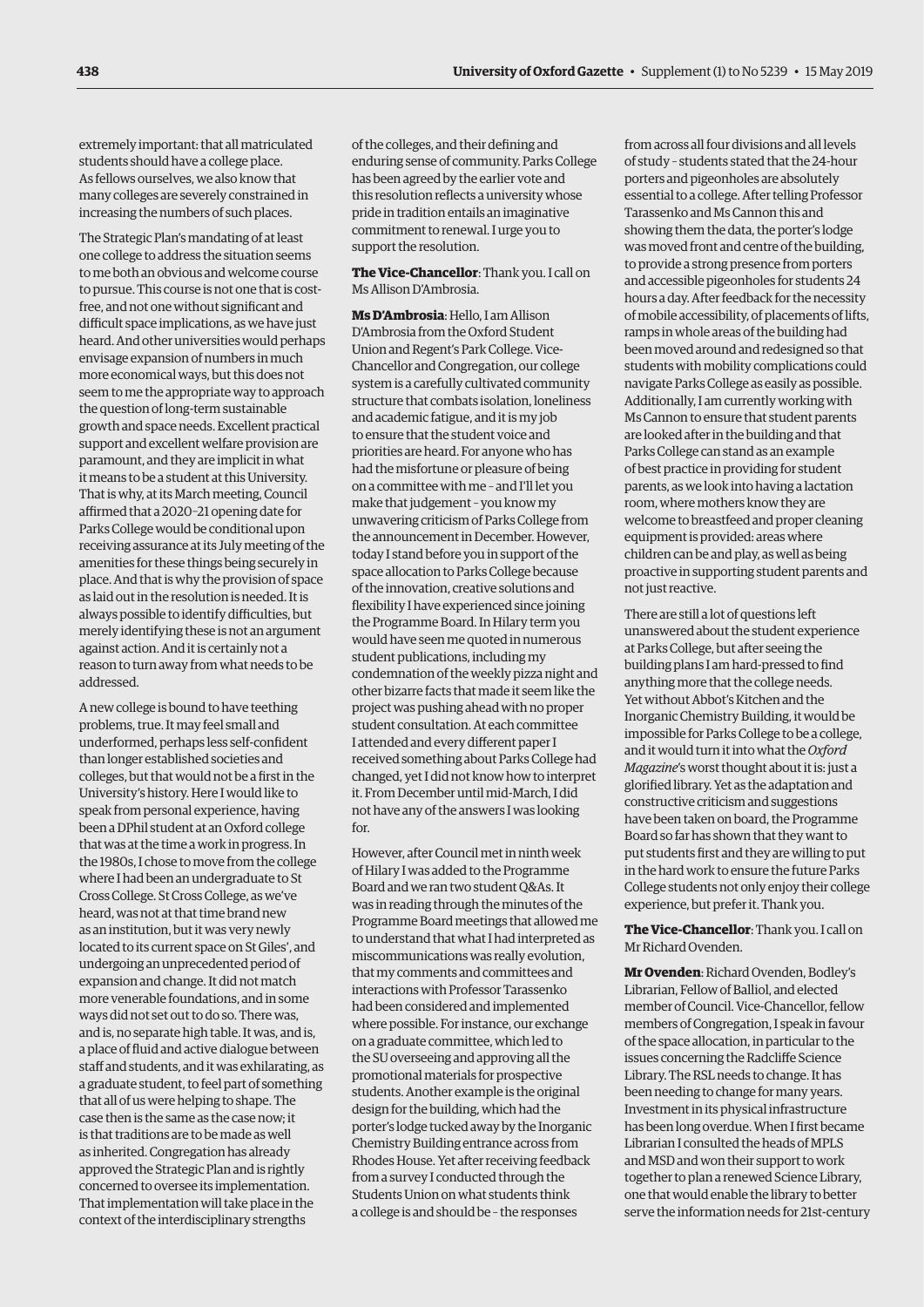scientists. We looked at developments in other science libraries around the world, such as Harvard or NTU Singapore, making it increasingly clear that we were falling behind. A working group was established with the heads of the two divisions, their associate heads for education, officers from the Student Union, library staff and others. The group captured data from surveys, interviews and other exercises to understand current and potential library use. The group soon established that not all of the space in the building was going to be needed for the library. The underground basement area, which for decades housed print journals, had become redundant.

At this time, the first two major external drivers to adapt the plan came into play. The first was the acute and pressing needs of the museums to vacate their store in the Old Power Station at Osney Mead to make way for the Saïd Business School. The RSL basement, given its proximity to the Natural History and Pitt Rivers Museums, seemed a good fit and the plan was therefore adapted to accommodate those collections. The second of these drivers has of course been the creation of Parks College. I know from being on Council that the pressure faced by the University over admitting postgraduates has been acute, and the University's Strategy, as agreed by Congregation, the approach to deal with this situation is clear: we need new colleges. Given the ambitious targets set in the plan, when the idea was put to me last November about placing the new college in the RSL, I could see the strategic argument. One of the key issues for the Bodleian is the nature of our services to the science community. With the dramatic changes in the way scientific research is communicated over recent decades, the role of the library has also changed; the library now comes to where the researchers are, rather than the other way round. But access to content is not all that scientists want and need. Students in particular value study space, both for quiet study, but also for group work. There remain some textbooks in print that students need to access and where college library provision is not always able to accommodate. New services have been developed with great levels of engagement, such as our 3D printing service. We need more spaces for training and teaching on topics ranging from copyright to working with geo-spatial data and, of course, open access. So we need to continue to provide a variety of study spaces, but we also need to adapt to a model for science that is less dependent on print and enables specialist science library staff to deliver new services.

I believe that the changes that will come about from this project will enable us to better fit the needs of the scientific community and, as we will be much more closely connected to that community, to learn about and respond to those information needs more immediately. Many colleagues in the libraries and in the wider University have rightly asked questions about the size and shape of the reconfigured space. These questions are being answered through a series of detailed data-informed studies. Will there be enough space? Although since the 2013/14 academic year the total number of visits to the Bodleian has increased, the mean use of the RSL has dropped by 23%, peak occupancy dropped by 36%. Although the plans are not finalised, the modelling of our reconfigured space will accommodate enough reader spaces to exceed current peak occupancy, even allowing for additional use from the new Parks College constituency. Will there be enough space for new postgraduates? The spaces are being designed to be flexible and be able to respond to the cadence of the year and the day, looking at usage data, and working with our Parks College colleagues we can make their use of the building work well. There is an element of compromise in the new plans from the Bodleian's perspective, but they are workable, achievable and show great promise for evolving and improving this key aspect of our library services. The Bodleian has been adapted to change over the past 400 years, and it must and will continue this tradition.

**The Vice-Chancellor**: Thank you. Professor Trefethen, do you wish to reply to the debate?

**Professor Trefethen**: I thank the speakers who have spoken with regard to the resolution. You have heard the need for the space included in the resolution and how it would be utilised. You have heard how the libraries will be integrated into that development and will actually benefit, and how researchers and users overall will benefit rather than be hit by that usage. And you have heard from the student voice that the development is taking on board the student views. It was wonderful to hear the history of the teaching lab *–* and what a history *–* and it will be wonderful to build on that history because you have heard the arguments for the unique potential we have to breathe new life into that estate. With that, I would urge you to vote for this resolution. Thank you.

**The Vice-Chancellor**: We are now going to move on to the moving and seconding of the amendment to the resolution, so I call

on Dr Luke Pitcher to move the amendment, followed by Dr Paul Yowell to second it.

**Dr Pitcher**: Luke Pitcher, Faculty of Classics, Somerville College. Vice-Chancellor, Proctors, Assessor, student representatives, members of Congregation, a common thread has run through many of the objections that have been raised over recent days to the proposals regarding Parks College in their present form. This thread has been visible in speeches we have heard already in this house, it has also appeared elsewhere, as in the opening letter, which the executive of the JCR at Corpus Christi College sent to the Vice-Chancellor in March, noting that the proposals were to be rushed through Congregation. That thread is the need for rational due process. With your permission I intend to pursue it a little further.

The amendments proposed to this house's business today *–* both the ones that are the legislative proposal itself, which was ruled out before this meeting, and the one to be considered on the resolution *–* were united in a common goal. That goal is to ensure the Congregation rules upon these plans after key assessments and due diligence have been performed elsewhere in the University, rather than proleptically in the pious hope that future procedures will indeed give this project a clean bill of health. As we have already heard, Council is scheduled to receive a report from the Parks College Programme Board on 15 July. Then and only then will Council decide whether Parks College would be in a state to accept students for the next academic year. The rational procedure, therefore, would be for Congregation to show its approval or otherwise after 15 July, rather than, as now proposed, to make an under-informed decision in the hope that it will all turn out for the best. Parks College, Congregation is assured, will be a magnificent and glossy cart. That is no argument at all for putting it before the horse. The need for proper procedure and for sign-offs to happen in a rational order is particularly pressing with regard to this proposal. Thus far, the order in which business has been handled, with respect to it, might perhaps be characterised as counterintuitive.

In the response to the question under Part V of Council Regulations 2 of 2002, with which you have all been provided, we heard that the Programme Board for Parks College will report for delivery oversight to the Planning and Resource Allocation Committee of this University (PRAC for short). It is striking that this merited concern for PRAC's oversight was not shown at the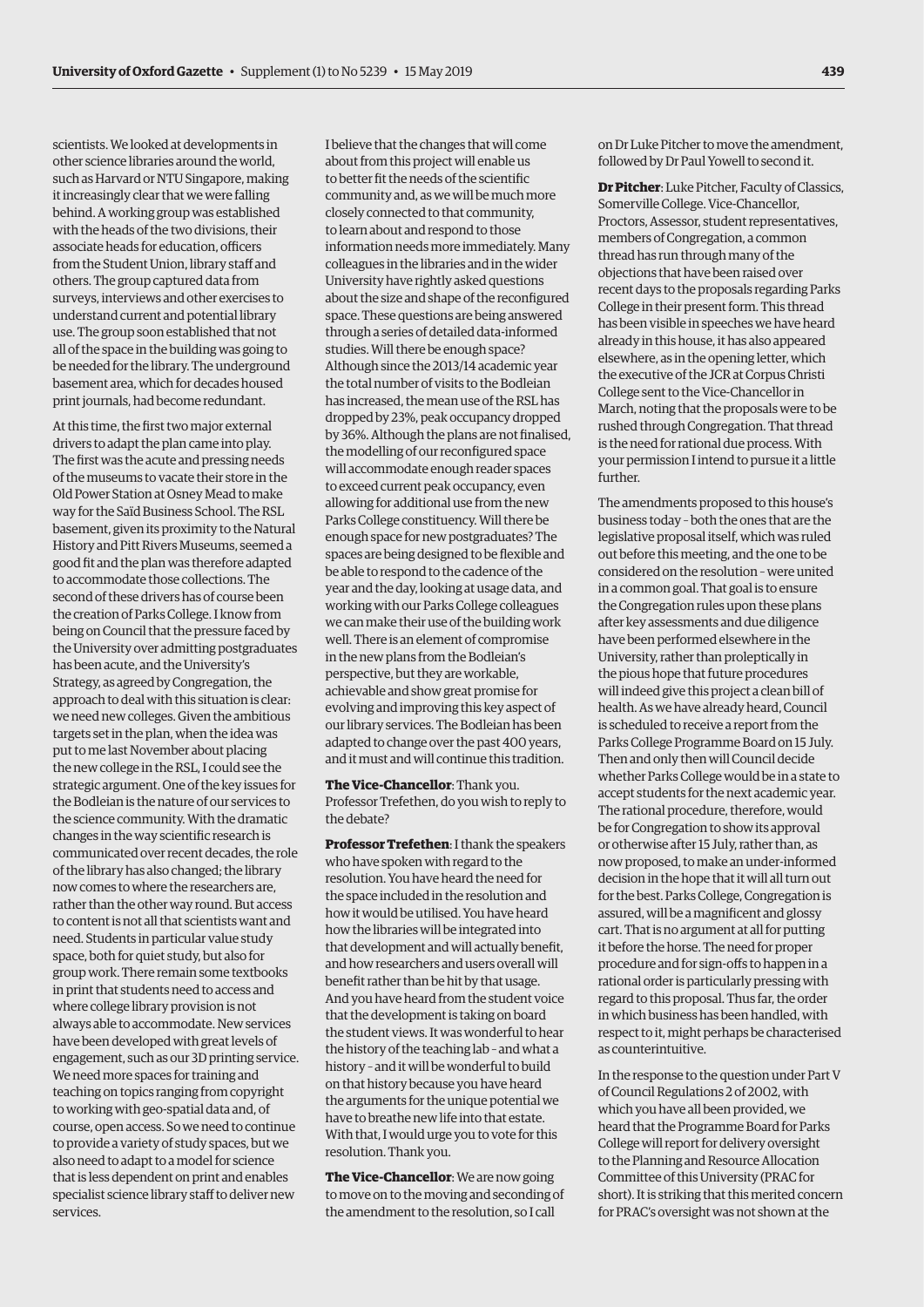project's inception. As recent freedom of information requests have demonstrated, the contribution of PRAC was originally afforded on the issue of Parks College, in its meeting of 11 December 2018, was to note the announcement which had been shared with the press and the wider world four days previously. Against a background where a key subcommittee of this university *–* the Planning and Resource Allocation Committee (the clue is in the name) *–* was brought into the loop on Parks College a little while after Fleet Street, Congregation can I think be forgiven for taking precautions to make sure that key information is shared and key decisions made in an appropriate sequence.

Vice-Chancellor, Proctors, Assessor, student representatives, members of Congregation, at the end of February, the world lost André Previn, whom, amongst his many attainments, some in this house will remember for his encounter with the piano playing of the equally lamented Eric Morecambe. My objection to the Parks College resolution is rooted in process and rational sequence. The proposal is playing notes. It is playing the right notes, but it isn't necessarily playing them in the right order. A robust proposal has nothing to fear and everything to gain from having the opportunity to meet with full scrutiny before Congregation decides upon it. This, I submit, is the right order and one which I hope this house will support.

**Dr Yowell**: Paul Yowell, Oriel College and the Law Faculty. Vice-Chancellor, Proctors and members of Congregation, it has been a long day and I will be brief. A number of problems with the process of establishing Parks College have been pointed out in speeches that preceded mine. We have heard of the difference between what is currently offered to the members of the new society and what college affiliation means to those of us gathered here. We have heard of the effect that this will have on the University's existing services, notably graduate accommodation, the Radcliffe Science Library and the Department of Chemistry. It is not clear that we are giving Parks College what is sufficient for its needs and we may be taking away too much from other University departments. But the main thread running through all of this has been the rush in process and bypassing our standard procedures in taking it forward. We should not give the new allocation of space a final go-ahead without first having the opportunity to scrutinise and question the report which Council receive on 15 July. I second the amendment.

**The Vice-Chancellor**: Thank you. I call upon Professor Lionel Tarassenko to oppose the amendment of the resolution, followed by Professor Anne Trefethen to second the opposition.

**Professor Tarassenko**: Professor Lionel Tarassenko, Head of Department of Engineering Science, Fellow of St John's, and Chair of the Programme Board for Parks College. Vice-Chancellor and colleagues, the space resolution does not indicate any starting date because it is meant to have immediate effect if the legislation is passed. The explanatory note to the legislative proposal describes the stages in the development for the greater society, from the implied starting date until the admission of the first graduate students, including the expected timetable for the buildings. As with all building projects, there are a number of complex issues associated with each of the space allocations. Firstly, the allocation of the Worthington and Jackson Buildings is subject to the satisfactory negotiation of a formal space-sharing agreement between Parks College and the gardens, libraries and museums. The agreement will be drawn up with input from legal services, and professional advice from colleagues in estates and in finance, including from the University's VAT specialists, as the way that the agreement is framed, in respect of the space occupied by the museums, may have implications for the payment of VAT. So to be clear, the space allocation to Parks College in the Worthington and Jackson buildings will not take effect unless and until the formal space-sharing agreement between the society and GLAM is signed by both parties. I would like to remind Congregation again that there are independent representatives from the four divisions as well as the Poctors and Assessor on the Parks College Programme Board, who will review this agreement before it is signed.

The western wing of the Inorganic Chemistry lab, the old teaching lab that Fraser talked about wonderfully, is the next building that I would like to mention. It was vacated when the undergraduate teaching lab occupying it moved to a new £30 million building on St Cross Road at the back of the Tinbergen Building. The plan, as agreed with the Head of the Chemistry Department, is for a two-year period of temporary use of that space for the Centre for Doctoral Training in Inorganic Chemistry for future manufacturing until it can move to more suitable space elsewhere in the science area. With respect to Farndon Court, we are at a stage where the certificate of lawfulness application seeks confirmation from Oxford City Council that Farndon Court should be

properly registered in planning terms as student accommodation. The certificate of lawfulness is a legal process which seeks to rectify the planning registration to reflect the actual established use. There will be a delay, for complicated reasons which I do not have time to explain, before the certificate can be issued, but there is no fundamental obstacle to it being issued.

Finally, with respect to the 60 accommodation units in the redeveloped Wellington Square, that particular building programme is entirely in the future.

Colleagues, I apologise if I have gone into some detail, but the space allocations for Parks College involves six different buildings: the Worthington and Jackson Buildings; the Abbot's Kitchen; the Inorganic Chemistry lab, the western wing, also known as the old teaching lab; Farndon Court; and Wellington Square. With associated issues, such as VAT registration and certificates of lawfulness, it makes more sense, surely, for the Parks College Programme Board and the RSL Redevelopment Project Board, who are aware of all the underlying complexities that I have hinted at and their impact on the effective starting dates for the building programmes, to decide on the order in which the notes should be played. We will work together and agree a detailed timetable. And it will make more sense for us to do that collaboratively, rather than for Congregation, as a body, to attempt to set a starting date at some time in the future. I therefore urge Congregation to trust the Parks College Programme Board and the RSL Redevelopment Project Board to work on their behalf, and so to oppose the amendment to make the starting date on the space allocations conditional on approval at some later meeting.

**Professor Trefethen**: Vice-Chancellor, colleagues. Anne Trefethen, member of Council, Pro-Vice-Chancellor for People, Gardens, Libraries and Museums. Today we have agreed the creation of Parks College, and we have heard the strong arguments that support the allocation of the space to the college. The amendments, as proposed, would, if agreed, mean that we would leave today having created a new society, a college, but not allocated space to it. This would not be a logical place to land after all that we have heard, nor would it be right. Over the last few months, and indeed, today, colleagues have been clear that the college must include social space and activities for the students. It must provide the full collegiate experience. Students must have somewhere to live, and students must have appropriate support and a community to